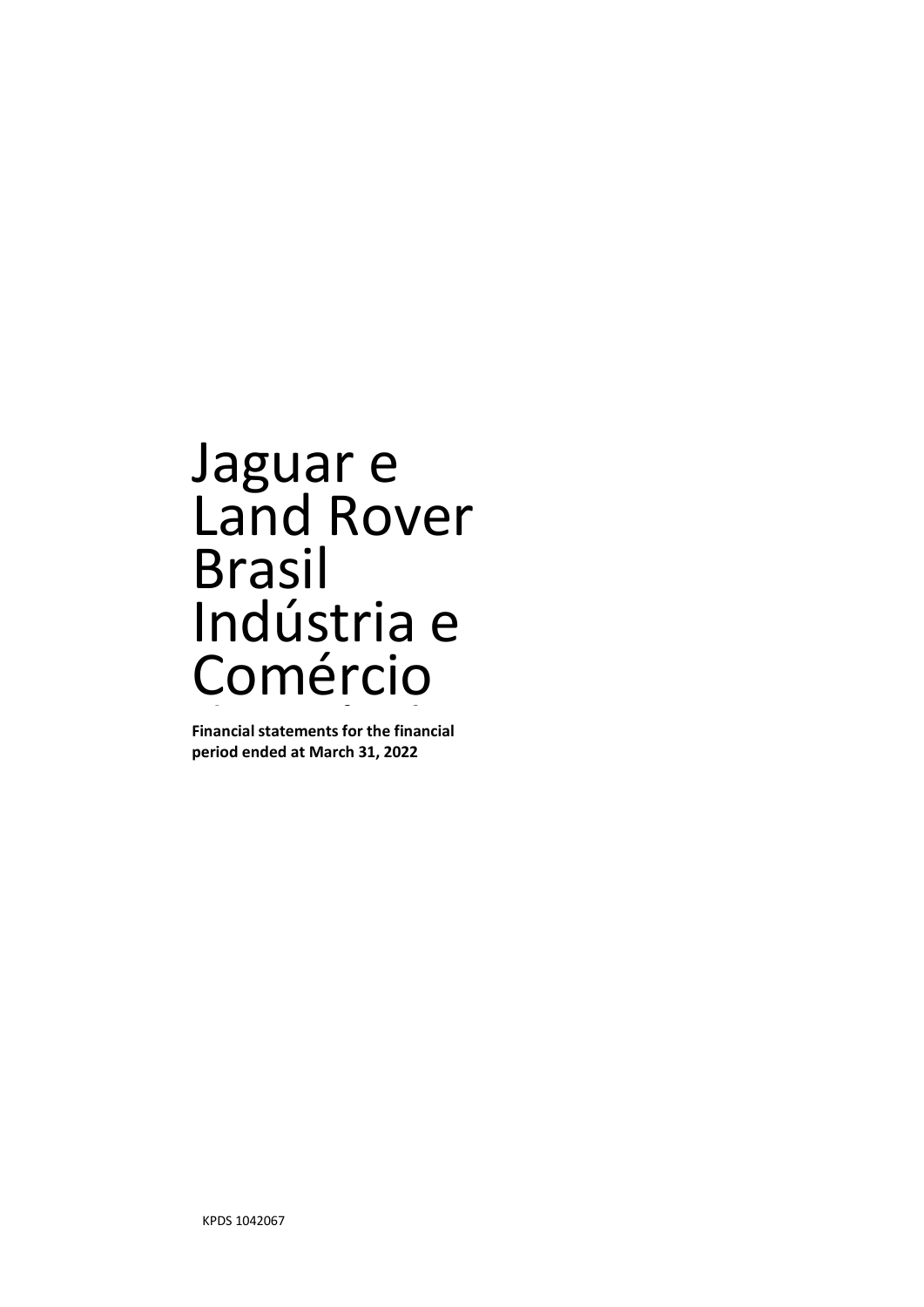*Jaguar e Land Rover Brasil Indústria e Comércio de Veículos Ltda. Financial statements for the financial period ended March 31, 2022*

# Content

**Independent auditor's report on the financial statements**

| <b>Balance sheet</b>                           | 3 |
|------------------------------------------------|---|
| <b>Profit and loss statement</b>               | 4 |
| <b>Statement of comprehensive income</b>       | 5 |
| <b>Statement of changes in equity</b>          | 6 |
| <b>Statement of cash flow</b>                  | 7 |
| Accompanying notes to the financial statements | 9 |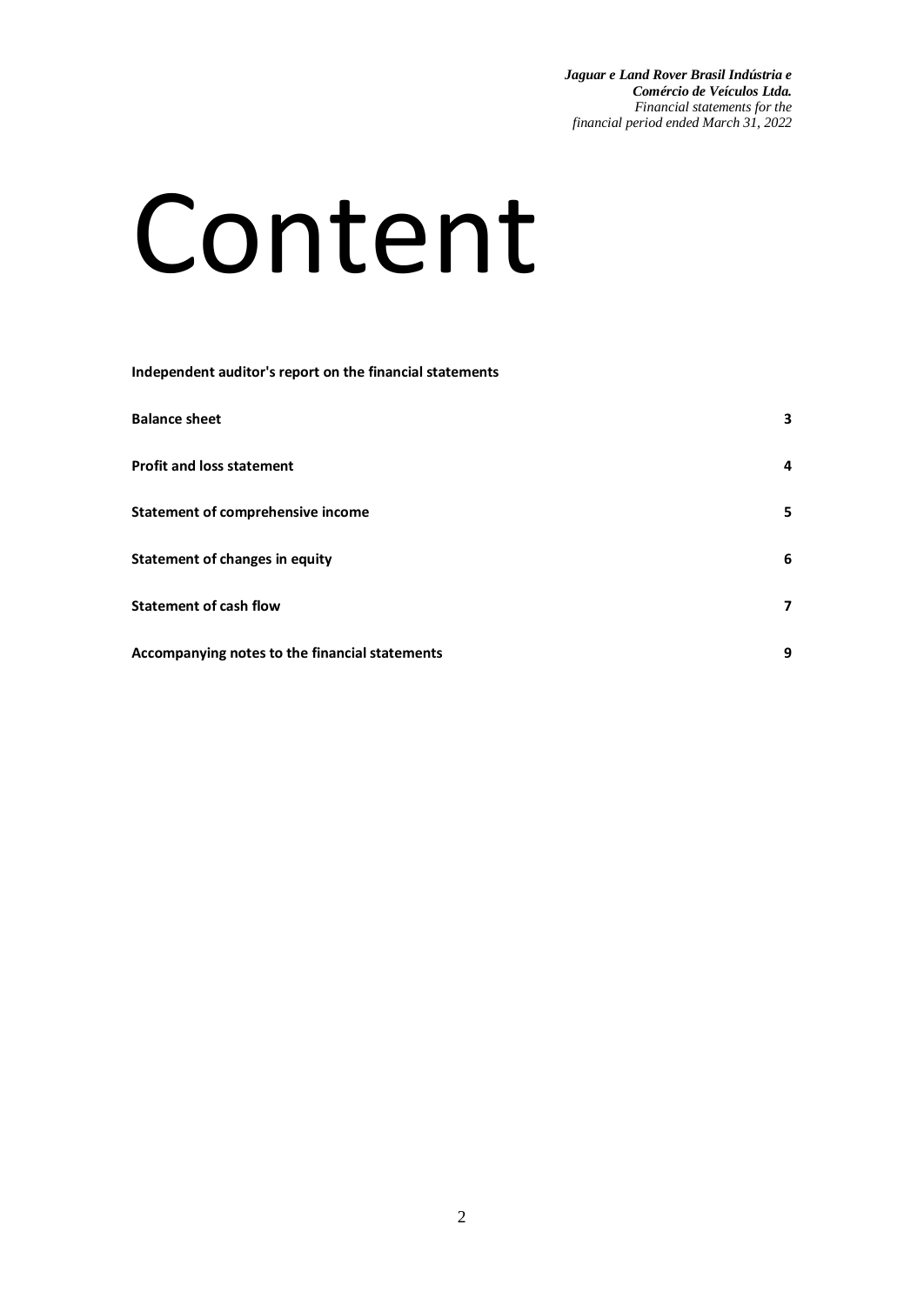*Jaguar e Land Rover Brasil Indústria e Comércio de Veículos Ltda. Financial statements for the financial period ended March 31, 2022*

KPMG Auditores Independentes Rua Arquiteto Olavo Redig de Campos, 105, 6º andar - Torre A 04711-904 - São Paulo/SP - Brasil Caixa Postal 79518 - CEP 04707-970 - São Paulo/SP - Brazil Phone +55 (11) 3940-1500 kpmg.com.br

# Independent Auditors' Report on the financial statements

To the Directors and Officers of Jaguar e Land Rover Indústria e Comércio de Veículos Ltda. São Paulo - SP

#### **Opinion**

We have examined the financial statements of Jaguar e Land Rover Brasil Indústria e Comércio de Veículos ltda. (Company), which comprise the balance sheet at March 31, 2020 and respective statements of profit and loss, comprehensive income, changes in equity and cash flows for the year then ended, as well as the accompanying notes, including significant accounting policies and other explanatory information.

In our opinion, the aforementioned financial statements fairly represent, in all material aspects, the equity and financial position of Jaguar e Land Rover Brasil Indústria e Comércio de Veículos Ltda. at March 31, 2020, the performance of its operations and its cash flows, for the financial year then ended, in accordance with the accounting practices adopted in Brazil.

#### **Basis for opinion**

Our audit was conducted in accordance with Brazilian and international auditing standards. Our responsibilities, in accordance with such standards, are described in the following section entitled "Auditor's Responsibilities for Auditing the Financial Statements". We are independent in relation to the Company in accordance with the relevant ethical principles set forth in the Accountant's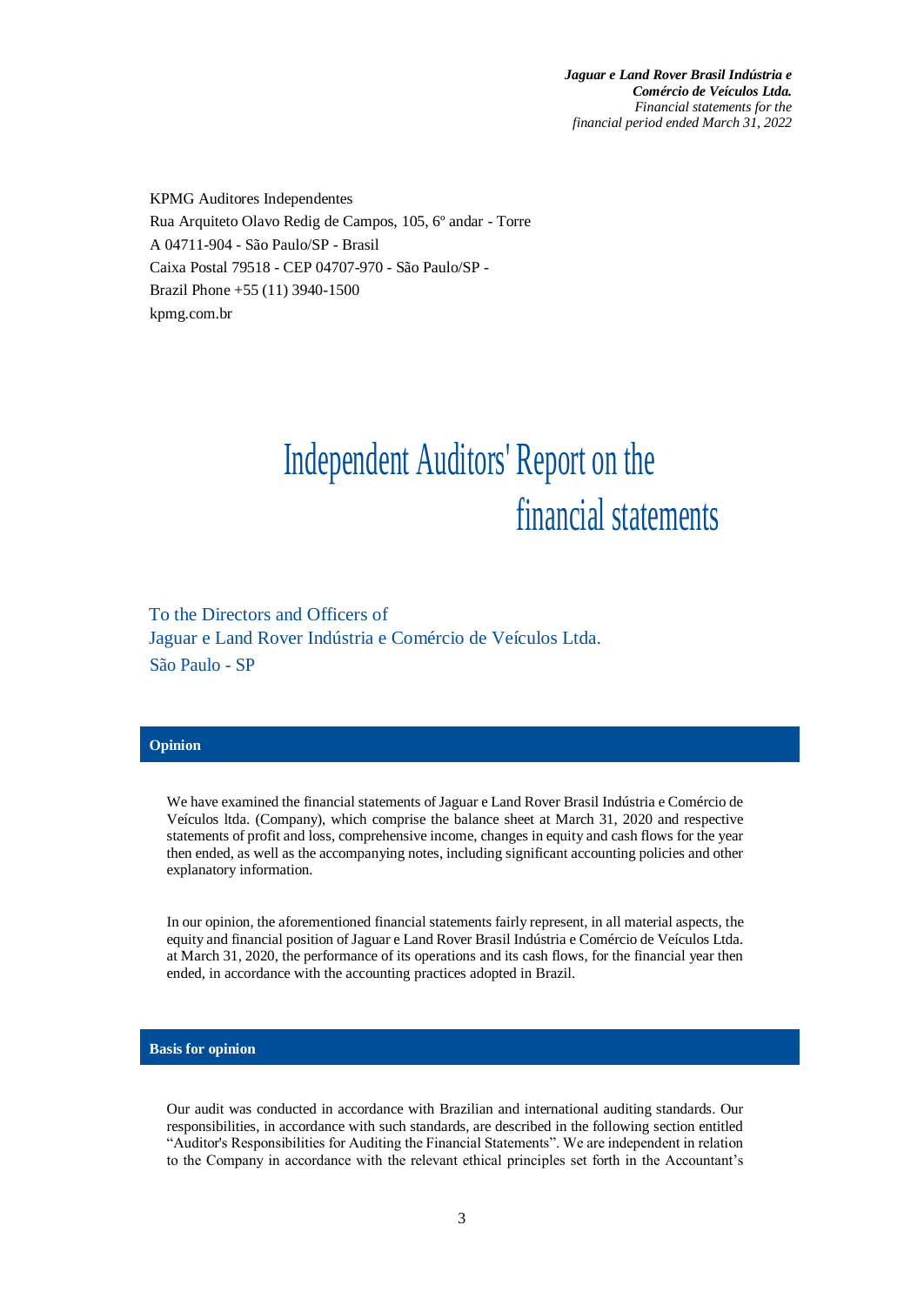Code of Professional Ethics and professional standards issued by the Federal Accounting Council, and we comply with other ethical responsibilities in accordance with the same rules. We believe the audit evidence obtained is sufficient and appropriate to support our opinion.

#### **Management's responsibilities for the financial statements**

Management is responsible for the preparation and fair presentation of the financial statements in accordance with accounting policies adopted in Brazil, and for such internal controls as management determines necessary to enable the preparation of financial statements that are free from material misstatement, whether due to fraud or error.

In preparing the financial statements, management is responsible for assessing the Company's ability to continue operating, disclosing, when applicable, matters relating to its continuing business and the use of its accounting basis in the preparation of the financial statements, unless management intends to liquidate the Company or cease its operations, or has no realistic alternative to avoid ending the operations.

#### **Auditors' responsibilities for the financial statements**

Our purpose is to obtain reasonable assurance that the financial statements, taken as whole, are free from material misstatement, whether caused by fraud or error, and to issue an audit report containing our opinion. Reasonable assurance is a high level of assurance, but not a guarantee that the audit conducted in accordance with Brazilian and international standards will always detect any material misstatements. The misstatements may be due to fraud or error and are considered material when, individually or jointly, they may, within a reasonable perspective, influence users' economic decisions based on these financial statements.

As part of the audit performed in accordance with Brazilian and international auditing standards, we exercise professional judgment and maintain professional skepticism throughout the audit. In addition:

– We identify and assess the risks of material misstatements of the financial statements, whether due to fraud or error, we plan and perform audit procedures in response to such risks and obtain appropriate and sufficient audit evidence to support our opinion. The risk of not detecting material misstatement due to fraud is greater than that arising from error, as fraud may involve circumventing internal controls, collusion, falsification, omission or intentional misrepresentation.

– We gain an understanding of internal audit relevant controls to design audit procedures appropriate to the circumstances, but not to express an opinion on the effectiveness of the Company's internal controls.

– We assess the appropriateness of accounting policies used and the reasonableness of accounting estimates and related disclosures made by management.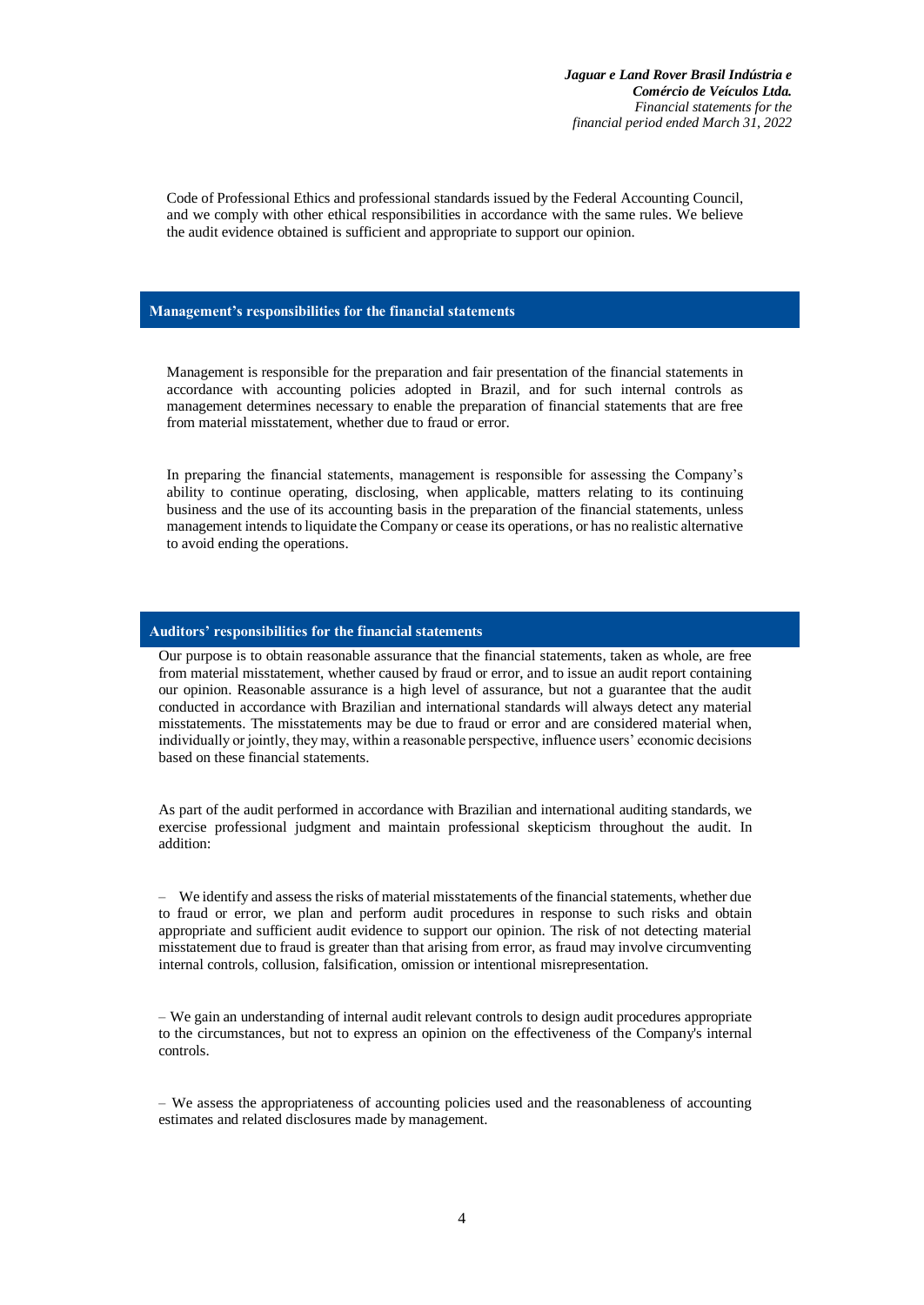– We conclude on the appropriateness of management's use of the going concern accounting basis and, based on the audit evidence obtained, whether there is material uncertainty regarding events or conditions that may raise significant doubt about the Company's going concern capability. If we conclude that there is a material uncertainty, we draw attention in our audit report to the related disclosures in the financial statements or include changes in our opinion if the disclosures are inadequate. Our findings are based on audit evidence obtained until the date of our report. However, future events or conditions may cause the Company to no longer remain as a going concern.

– We evaluate the overall presentation, structure and content of the financial statements, including disclosures, and whether the financial statements represent the related transactions and events in a manner consistent with the objective of the appropriate presentation.

We communicate with management regarding, among other things, the intended scope, timing of the audit and significant audit findings, including any significant deficiencies in internal controls that we have identified during our work.

São Paulo, June 03, 2022

 KPMG Auditores Independentes CRC SP014428/O-6

 Kátia Dantas Accountant CRC 1SP188864/O-3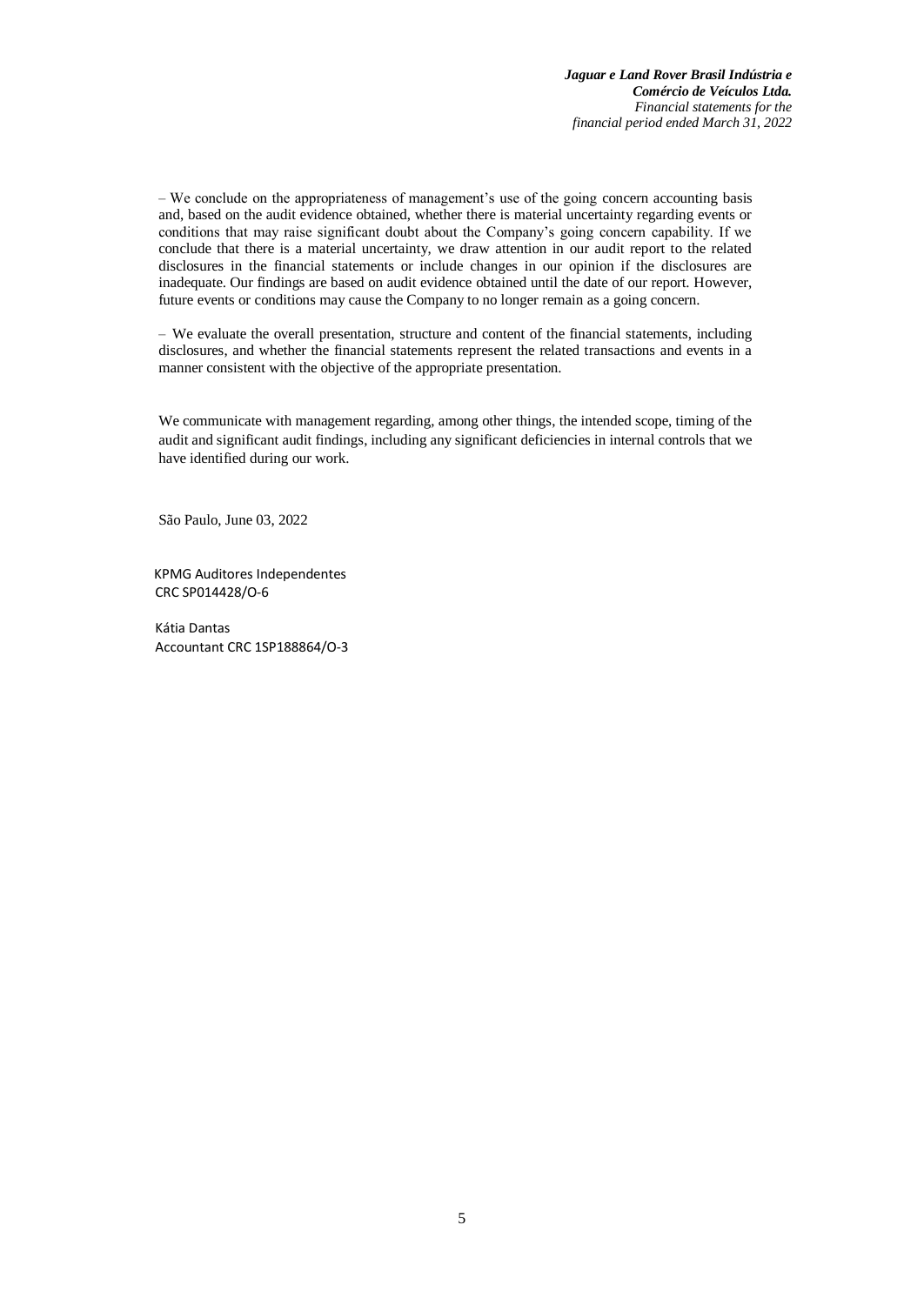

#### **Jaguar e Land Rover Brasil Indústria e Comércio de Veículos Ltda.**

#### **Balance sheet on March 31, 2022 and 2021**

*(Amounts expressed in thousands of Reals - R\$)*

|                                    | <b>Note</b>    |           |           |                                                      | <b>Note</b> |            |           |
|------------------------------------|----------------|-----------|-----------|------------------------------------------------------|-------------|------------|-----------|
| <b>Assets</b>                      |                | 2022      | 2021      | <b>Liabilities and Equity</b>                        |             | 2022       | 2021      |
| <b>Current assets</b>              |                |           |           | <b>Current assets</b>                                |             |            |           |
| Cash and cash equivalents          | 4              | 105,844   | 98,787    | <b>Trade Payables</b>                                | 11          | 584,474    | 463,908   |
| Accounts receivable                | 5              | 33,948    | 33,934    | Tax and social contribution payable                  | 12          | 13,164     | 48,994    |
| Inventories                        | 6              | 237,861   | 204,228   | Sales incentives payable                             | 13          | 972        | 6,734     |
| Taxes recoverable                  | $\overline{7}$ | 76,390    | 38,751    | Salaries and social charges                          |             | 13,489     | 13,429    |
| Other accounts receivable          |                | 5,420     | 11,094    | Provision for guarantee, sales incentives and others | 14          | 66,213     | 94,253    |
|                                    |                |           |           | Deferred income                                      | 15          | 29,269     | 34,421    |
| <b>Total current assets</b>        |                | 459,463   | 386,794   | Provision for current tax income                     |             |            | 1,999     |
|                                    |                |           |           | Lease liabilities                                    | 24          | 1,653      | 1,890     |
|                                    |                |           |           | Other payables                                       |             | 27,416     | 33,399    |
|                                    |                |           |           | <b>Total current liabilities</b>                     |             | 736,650    | 699,027   |
| <b>Non-current assets</b>          |                |           |           | <b>Non-current assets</b>                            |             |            |           |
| Long-term receivables              |                |           |           | Provision for guarantee, sales incentives and others | 14          | 50,545     | 52,666    |
| Taxes recoverable                  | $\overline{7}$ | 4,268     | 17,844    | Provision for tax, civil and labor risks             | 16          | 30,941     | 28,842    |
| Judicial deposits                  |                | 39,401    | 38,948    | Deferred income                                      | 15          | 51,653     | 65,966    |
| Deferred taxes assets              | 9              | 108,231   | 119,593   | Lease liabilities                                    | 24          | 18,832     | 13,778    |
| Other accounts receivable          | 10             | 515       | 4,886     |                                                      |             |            |           |
| <b>Total long-term receivables</b> |                | 152,415   | 181,271   | <b>Total non-current liabilities</b>                 |             | 151,971    | 161,252   |
| Property, plant and equipment      | 8              | 459,532   | 482,342   | <b>Equity</b>                                        |             |            |           |
|                                    |                |           |           | Share capital                                        | 17          | 616,628    | 616,628   |
|                                    |                |           |           | Profit retention reserve                             |             | 98,589     | 98,589    |
|                                    |                |           |           | Accumulated deficit                                  |             | (532, 427) | (525,089) |
| <b>Total non-current assets</b>    |                | 611,948   | 663,613   | <b>Total equity</b>                                  |             | 182,790    | 190,128   |
| <b>Total assets</b>                |                |           |           | <b>Total liabilities and equity</b>                  |             |            |           |
|                                    |                | 1,071,411 | 1,050,407 |                                                      |             | 1,071,411  | 1,050,407 |

The accompanying notes are an integral part of these financial statements.

*KPMG Auditores Independentes Ltda., a Brazilian limited liability company and a member firm of the KPMG global organization of independent member firms affiliated with KPMG International Limited, a private English company limited by guarantee.*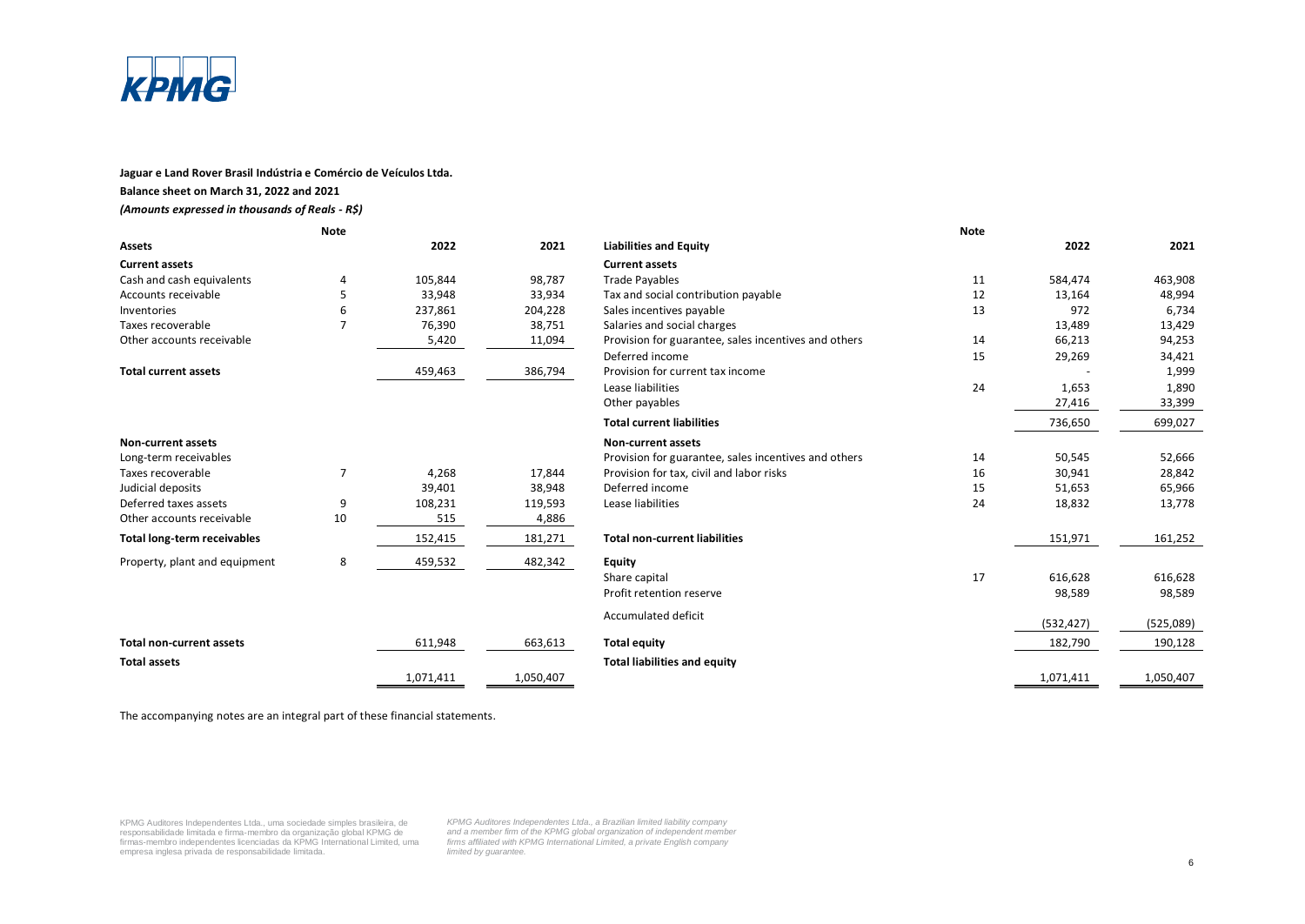#### **Jaguar e Land Rover Brasil Indústria e Comércio de Veículos Ltda**

Profit and loss statement

#### **For the financial period ended on March 31, 2022 and 2021**

*(Amounts expressed in thousands of Reals - R\$)*

|                                    | <b>Note</b> |             |            |
|------------------------------------|-------------|-------------|------------|
|                                    | $\bullet$   | 2022        | 2021       |
| Net operating revenue              | 18          | 1,540,151   | 1,168,271  |
| Cost of products sold              | 19          | (1,307,651) | (906, 103) |
| <b>Gross profit</b>                |             | 232,500     | 262,168    |
| <b>Operating expenses</b>          |             |             |            |
| Commercial                         | 19          | (107, 574)  | (109, 342) |
| General and administrative         | 19          | (104, 445)  | (101, 871) |
| Other expenses                     | 20          | (16, 834)   | (9,054)    |
| Other income                       | 20          | 30,178      | 20,555     |
|                                    |             | (198, 675)  | (199, 712) |
| Income before financial expenses   |             |             |            |
| net and taxes                      |             | 33,824      | 62,456     |
| Finance income                     | 21          | 10,390      | 317        |
| Finance expenses                   | 21          | (9,988)     | (12,961)   |
| Finance costs, net                 |             | 402         | (12, 644)  |
| Profit or loss before taxes        |             | 34,227      | 49,812     |
| Income tax and social contribution |             |             |            |
| Current                            | 9           | (30,203)    | (7,490)    |
| Deferred                           | 9           | (11, 361)   | (8,376)    |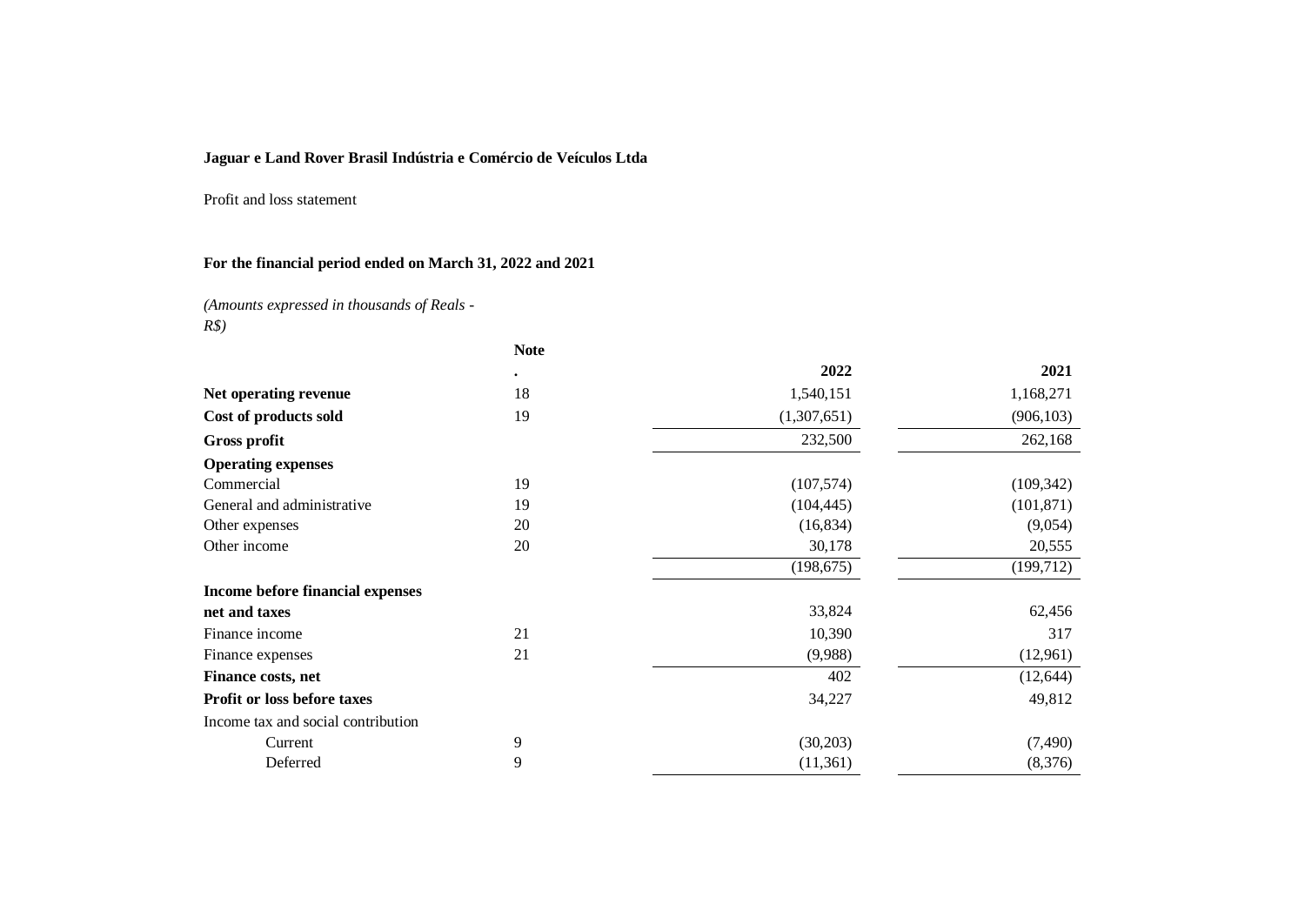**(Loss) net income for the year**

|                                                                   |          | (7, 337) | 33,946 |
|-------------------------------------------------------------------|----------|----------|--------|
| Jaguar e Land Rover Brasil Indústria e Comércio de Veículos Ltda. |          |          |        |
| <b>Statement of comprehensive income</b>                          |          |          |        |
| For the financial period ended at March 31, 2022 and 2021         |          |          |        |
| (Amounts expressed in thousands of Reals - $R\$ )                 |          |          |        |
|                                                                   |          |          |        |
|                                                                   | 2022     | 2021     |        |
| (Loss) net income for the year                                    | (7, 337) | 33,946   |        |
| Other comprehensive income                                        |          |          |        |
| Total comprehensive income for the year                           | (7, 337) | 33,946   |        |

The accompanying notes are an integral part of these financial statements.

KPMG Auditores Independentes Ltda., a Brazilian limited liability company<br>and a member firm of the KPMG global organization of independent member<br>firms affiliated with KPMG International Limited, a private English company *limited by guarantee.*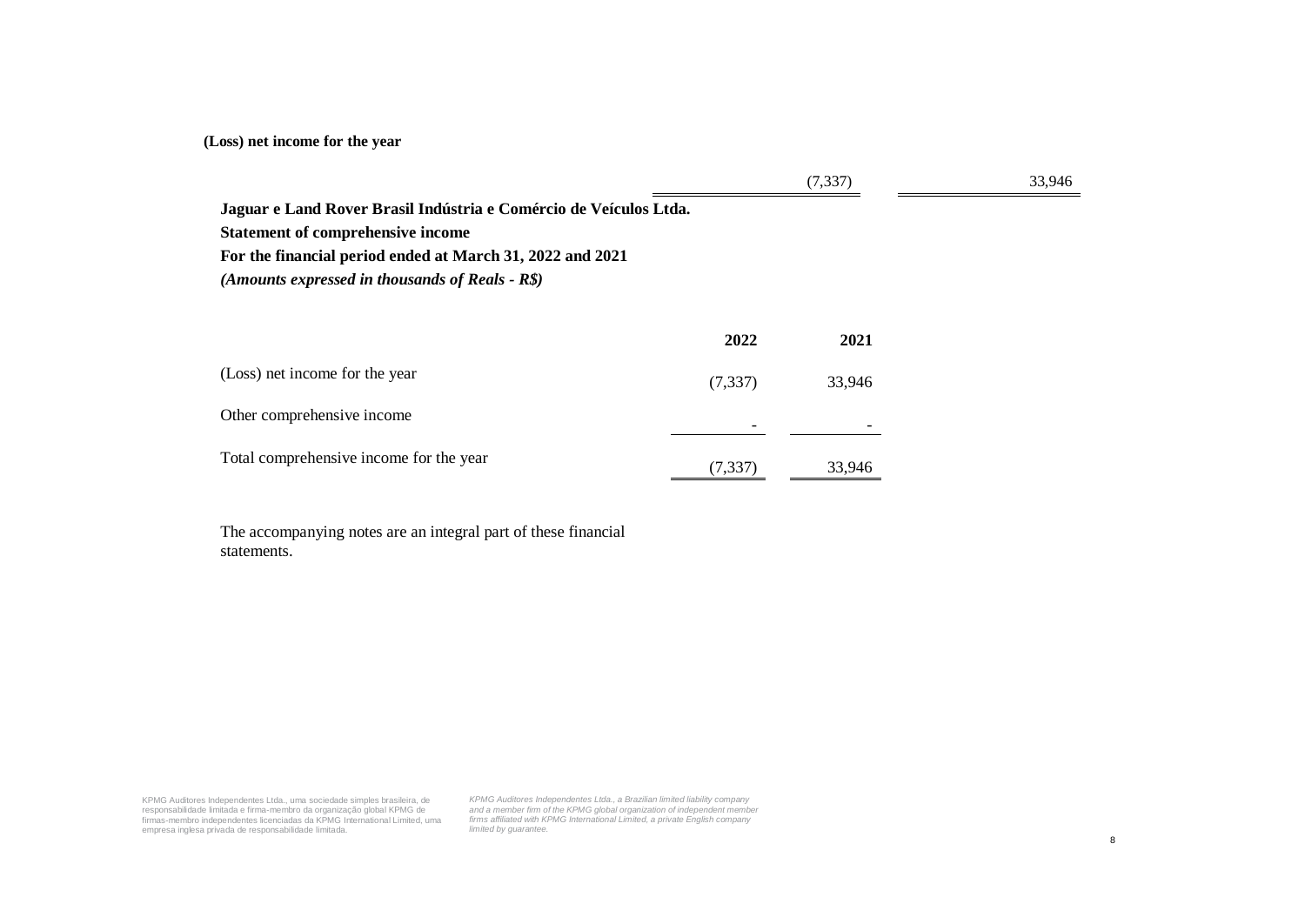**Jaguar e Land Rover Brasil Indústria e Comércio de Veículos Ltda.**

**Statement of changes in equity**

#### **For the financial period ended at March 31, 2022 and 2021**

*(Amounts expressed in thousands of Reals - R\$)*

|                                   | Capital<br>stock | Profit<br>reserves | <b>Deficit</b><br>accumulated | <b>Total</b> |
|-----------------------------------|------------------|--------------------|-------------------------------|--------------|
| <b>Balances at April 1, 2020</b>  | 616,628          | 98,589             | (559, 035)                    | 156,182      |
| Profit for the year               |                  |                    | 33,946                        | 33,946       |
| <b>Balances at March 31, 2021</b> | 616,628          | 98,589             | (525,089)                     | 190,128      |
| Loss for the fiscal period        |                  |                    | (7, 337)                      | (7, 337)     |
| <b>Balances at March 31, 2022</b> | 616,628          | 98,589             | (532, 426)                    | 182,791      |

#### The accompanying notes are an integral part of these financial statements.

KPMG Auditores Independentes Ltda., uma sociedade simples brasileira, de responsabilidade limitada e firma-membro da organização global KPMG de and a member firm of the KPMG global organization of independent member<br>firmas-membro independentes licenciadas da KPMG International Limited, uma firm empresa inglesa privada de responsabilidade limitada.

*KPMG Auditores Independentes Ltda., a Brazilian limited liability company limited by guarantee.*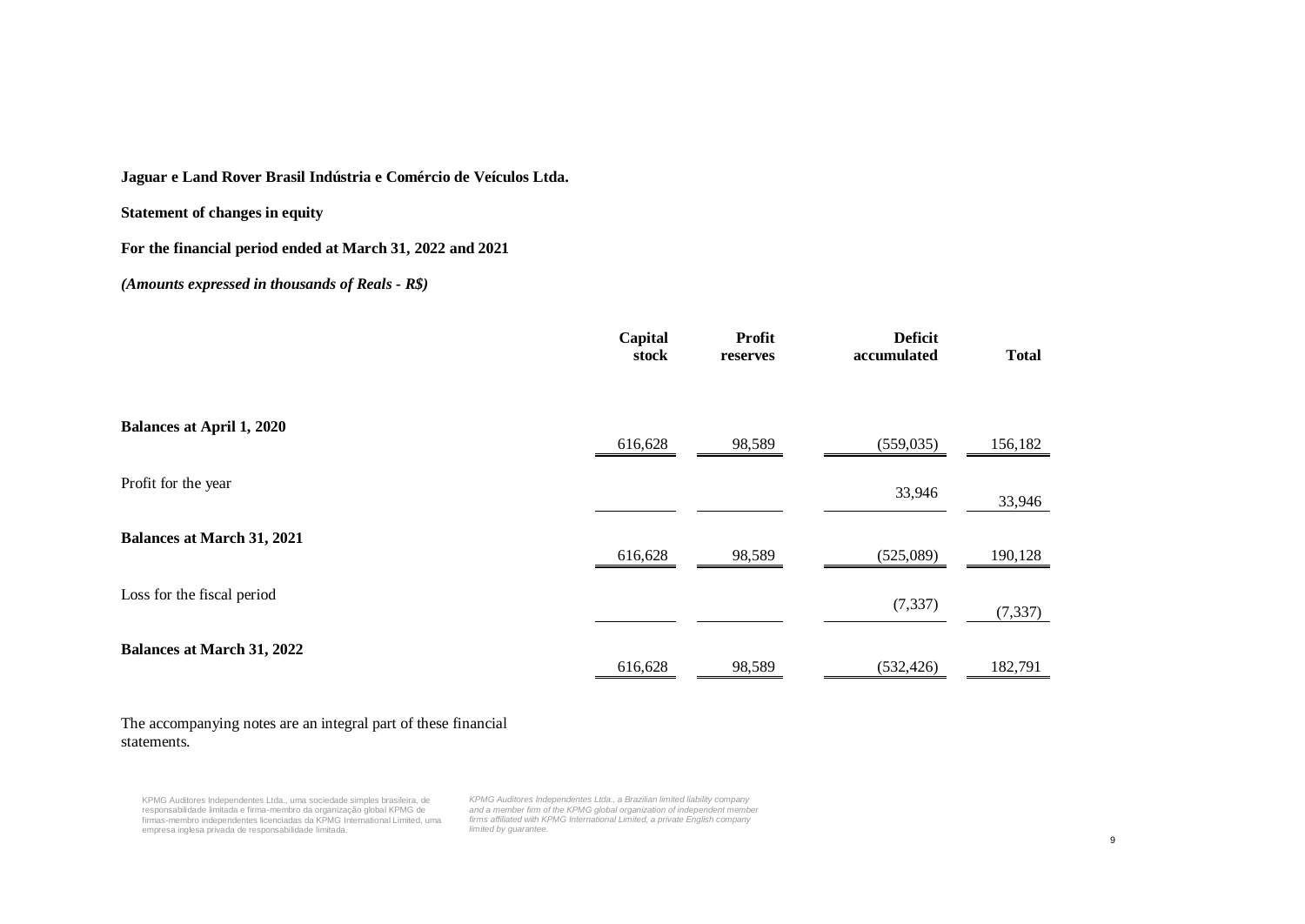#### **Jaguar e Land Rover Brasil Indústria e Comércio de Veículos Ltda.**

#### **Statement of cash flow**

#### **For the financial period ended at March 31, 2022 and 2021**

*(Amounts expressed in thousands of Reals - R\$)*

|                                                                                                          | <b>Note</b> | 2022      | 2021      |
|----------------------------------------------------------------------------------------------------------|-------------|-----------|-----------|
| <b>Cash flow from operating activities</b>                                                               |             |           |           |
| Income before income tax and social contribution                                                         |             | 34,227    | 49,812    |
| Adjustments to reconcile the result for the financial period<br>Provision for tax, civil and labor risks |             |           |           |
|                                                                                                          | 16          | 11,480    | 8,762     |
| Depreciation and amortization                                                                            | 8           | 34,003    | 37,492    |
| Reversal for obsolescence and loss of stock                                                              | 6           | 4,112     | 7,849     |
| Reversal (Provision) for impairment losses on accounts<br>receivable                                     | 5           | (2)       | 707       |
| Residual value of property, plant and equipment/intangible<br>written-off<br>assets                      | 8           | 136       | 1,930     |
| Exchange rate variations                                                                                 | 21          | 5,049     | (9, 471)  |
| Deferred income                                                                                          |             |           |           |
| Provision for interest on leases                                                                         | 15          | (19, 465) | (13,958)  |
|                                                                                                          |             | 9,371     | 1,528     |
| <b>Changes in assets and liabilities</b>                                                                 |             |           |           |
| Accounts receivable                                                                                      | 5           | (12)      | 22,462    |
| Inventories                                                                                              |             |           |           |
| Taxes recoverable                                                                                        | 6           | (37, 744) | 75,201    |
|                                                                                                          | 7           | (24,063)  | 31,569    |
| Judicial deposits                                                                                        |             | (453)     | (621)     |
| Other accounts receivable                                                                                |             |           |           |
|                                                                                                          |             | 10,045    | (2,840)   |
| <b>Trade Payables</b>                                                                                    |             | 115,518   | (265,310) |
| Tax and social contribution payable                                                                      |             |           |           |
| Sales incentives payable                                                                                 |             | (35, 830) | 31,590    |
|                                                                                                          |             | (5,762)   | 1,185     |
| Salaries and social charges                                                                              |             | 60        | 1,901     |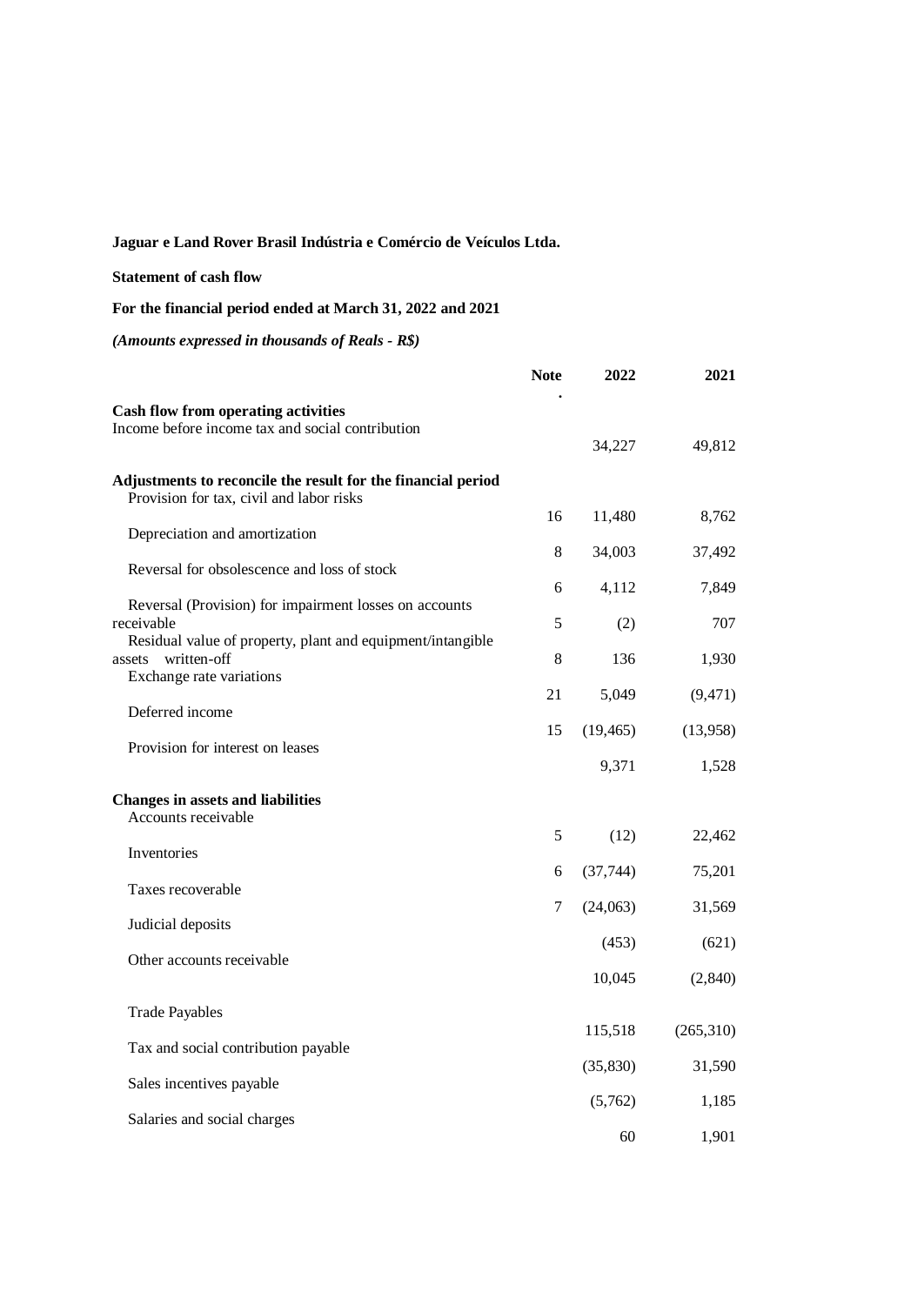| Payment of provision for tax, civil and labor risks                                              |           |           |
|--------------------------------------------------------------------------------------------------|-----------|-----------|
| 16                                                                                               | (9, 381)  | (3,211)   |
| Provision for guarantee, sales incentives and others<br>14                                       | (30, 161) | (21,290)  |
| Other payables                                                                                   | (5,983)   | 2,842     |
| Cash provided by (used in) operating activities, before<br>income tax and<br>social contribution |           |           |
|                                                                                                  | 55,143    | (41, 871) |
| Income tax and social contribution                                                               | (32,205)  | (15, 733) |
| Net cash provided by (used in) operating activities                                              | 22,938    | (57, 604) |
| <b>Cash flows from investing activities</b>                                                      |           |           |
| 8<br>Purchase of property, plant and equipment and intangible assets                             | (11, 327) | (28, 202) |
| Net cash used in investing activities                                                            | (11, 327) | (28,202)  |
| <b>Cash flows from financing activities</b>                                                      |           |           |
| 24<br>Capital lease principal payment                                                            | (3, 144)  | (2,095)   |
| 24<br>Capital lease interests payment                                                            | (1,410)   | (615)     |
| Net cash used in financing activities                                                            | (4, 554)  | (2,710)   |
| Increase (decrease) in cash and cash equivalents                                                 | 7,057     | (88, 516) |
| Cash and cash equivalents at the beginning of the financial<br>period                            | 98,787    | 187,303   |
| Cash and cash equivalents at the end of the financial period                                     | 105,844   | 98,787    |
| Increase (decrease) in cash and cash equivalents                                                 | 7,057     | (88, 516) |

The accompanying notes are an integral part of these financial statements.

KPMG Auditores Independentes Ltda., uma sociedade simples brasileira, de<br>responsabilidade limitada e firma-membro da organização global KPMG de<br>firmas-membro independentes licenciadas da KPMG International Limited, uma<br>emp

KPMG Auditores Independentes Ltda., a Brazilian limited liability company<br>and a member firm of the KPMG global organization of independent member<br>firms affiliated with KPMG International Limited, a private English company<br>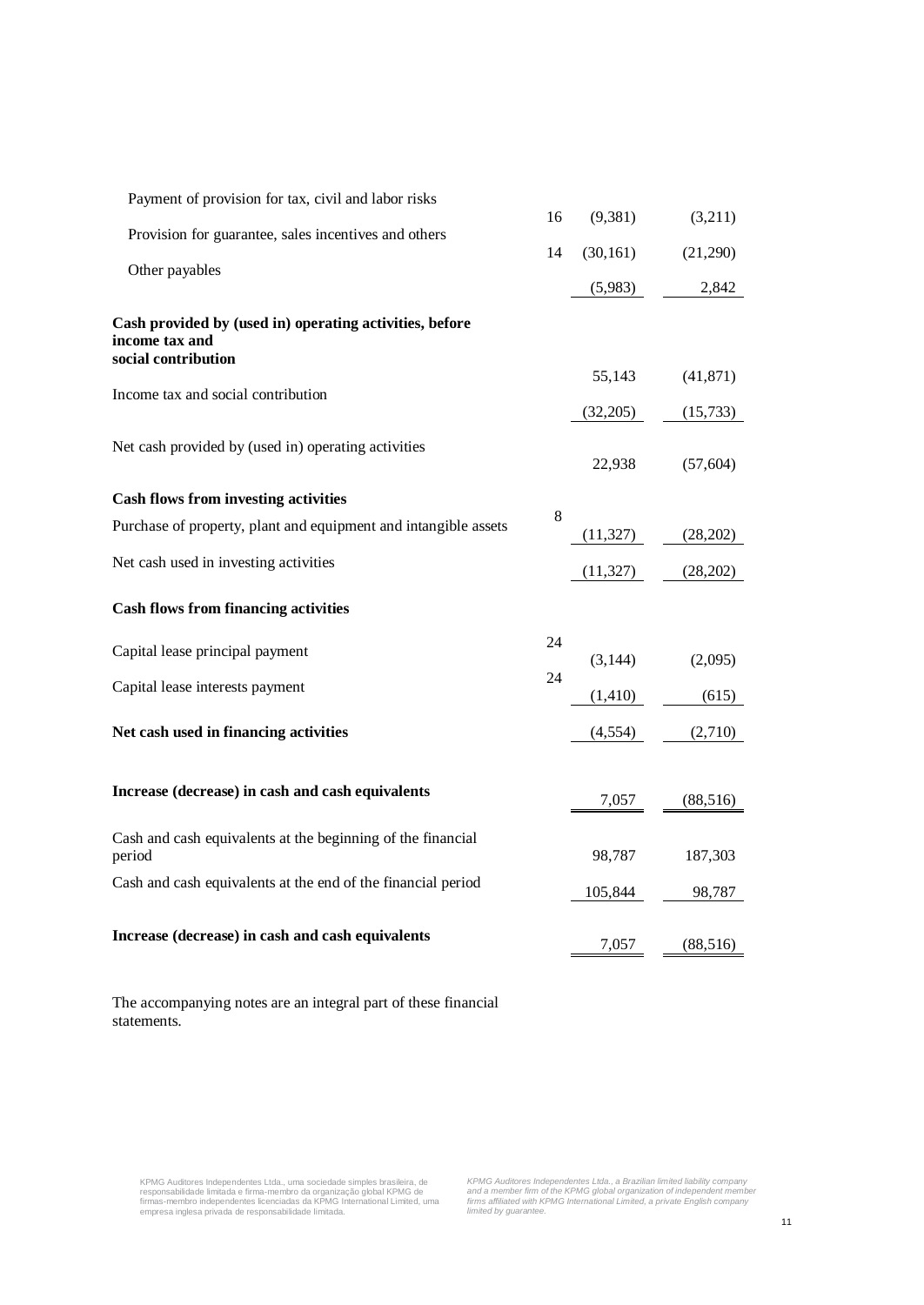KPMG Auditores Independentes Ltda., uma sociedade simples brasileira, de<br>responsabilidade limitada e firma-membro da organização global KPMG de<br>firmas-membro independentes licenciadas da KPMG International Limited, uma<br>emp

KPMG Auditores Independentes Ltda., a Brazilian limited liability company<br>and a member firm of the KPMG global organization of independent member<br>firms affiliated with KPMG International Limited, a private English company<br>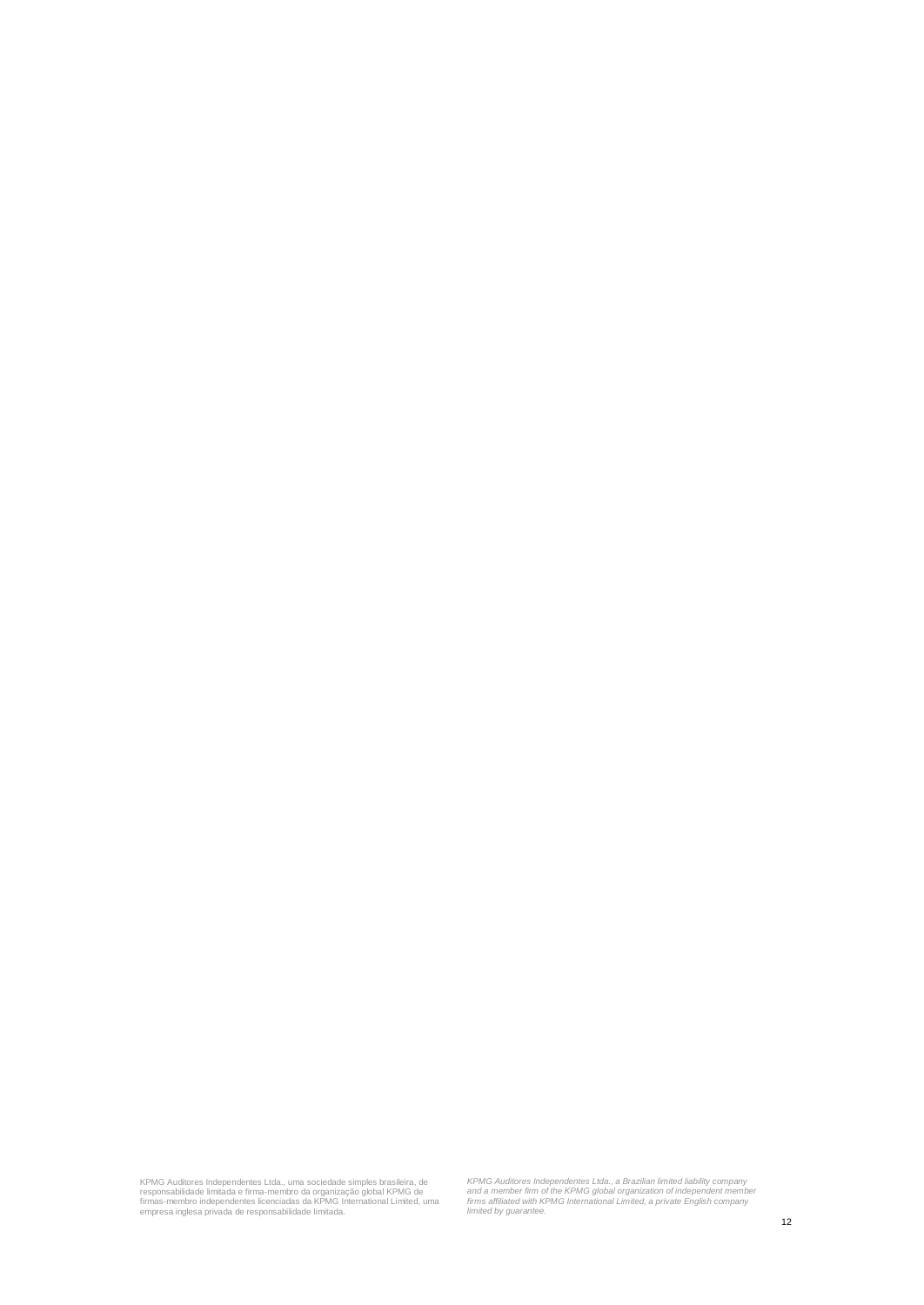# **Accompanying notes to the financial statements**

# *(All amounts expressed in thousands of Reals - R\$ unless otherwise stated)*

# **1 Operations**

Jaguar e Land Rover Indústria e Comércio de Veículos Ltda. ("Company" or "JLR Brasil") is a limited company, headquartered at Avenida Ibirapuera, 2332 - Torre I - 10th floor, in São Paulo, State of São Paulo, whose main purposes are the import and trade of motor vehicles, machinery, tools, parts, components and accessories, the provision of services related to the described activities and manufacturing of motor vehicles.

Vehicles and other products resold by the Company have been imported from the related party Jaguar Land Rover Limited ("Parent Company" or "JLR UK"), an entity organized in the United Kingdom.

In December 2014, the Company began the construction of a plant in Itatiaia - Rio de Janeiro, with an assembly production capacity of 24,000 vehicles per year. In June 2016, the Company began producing the Evoque and Discovery Sport models, ceasing production of the Evoque model in 2019. The Company is currently producing the Discovery Sport model and in November 2021 began producing the Evoque model again with an average production of 2,000 units per year of both models.

The ultimate parent company of the Jaguar and Land Rover Group is Tata Motors Limited, a publicly held company located in India with shares traded on the "New York Stock Exchange - NYSE" and "Bombay Stock Exchange".

The Company shows an excess of liabilities over current assets at year-end 2022 in the amount of R\$ 277,187 (R\$ 312,233 in 2021). To mitigate the risk of uncertainties regarding business continuity, the Company has financial support from its parent company Jaguar Land Rover Automotive PLC.

The COVID-19 pandemic and the measures taken by governments in countries around the world to mitigate its spread have significantly impacted most manufacturing sectors. The shutdowns that occurred affected semiconductor production and supply, which led to one of the worst supply crises in history.

To mitigate the crisis, the company took some actions such as importing and selling vehicles with better margins, increasing prices following the automotive market, and reducing marketing and commercial expenses.

# **2 Financial Statement Presentation and Significant Accounting Practices**

# **a. Basis of preparation**

# *Declaration of compliance and basis of preparation*

The financial statements were prepared and are being presented in accordance with the accounting practices adopted in Brazil.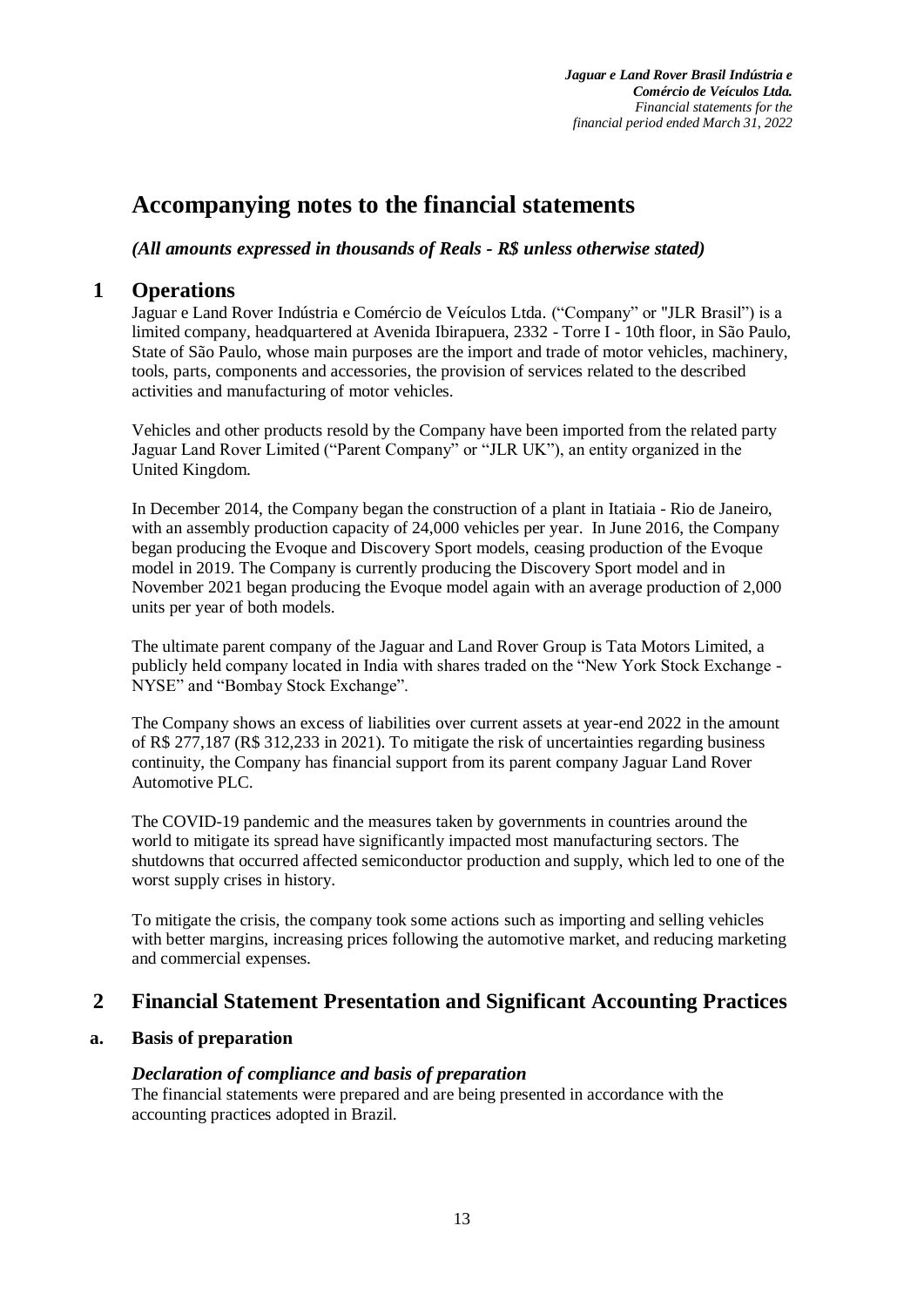The issue of the financial statements was authorized by the Executive Board on 03, 2022.

After its issue, only the members have the power to change the financial statements.

All relevant information in the financial statements, and only them, are being disclosed, and correspond to those used by Management in its management.

#### **b. Functional and presentation currency**

The current financial statements are presented in Reals, which is the Company's functional currency. All balances have been rounded up to the nearest thousand, unless otherwise stated.

#### **c. Use of estimates and judgments**

#### *(i) Judgments*

Information on judgments made in applying the accounting policies that have significant effects on the amounts recognized in the financial statements are included in the following notes:

• **Note 23 -** Lease Liabilities - Lease term if the Company is reasonably certain to exercise extension options.

#### *(ii) Uncertainties on assumptions and estimates*

Information on uncertainties related to assumptions and estimates that pose a material risk of resulting in relevant adjustment for the period ending March 31, 2022, are included in the following notes:

**Note 4** - Accounts receivable - provision for impairment of accounts receivable

- Note 5 Inventories provision for losses and obsolete inventories;
- **Note 7**  Property, plant, and equipment impairment analysis.
- **Note 8** recording of deferred tax assets: availability of future taxable income against which temporary differences may be used;
- Note 13 Provision for guarantee, sales incentives, and others
- **Note 15** Provision for contingencies.

#### **d. Foreign currency transactions**

Foreign currency transactions are translated into the Company's functional currency at the exchange rate on the transaction dates.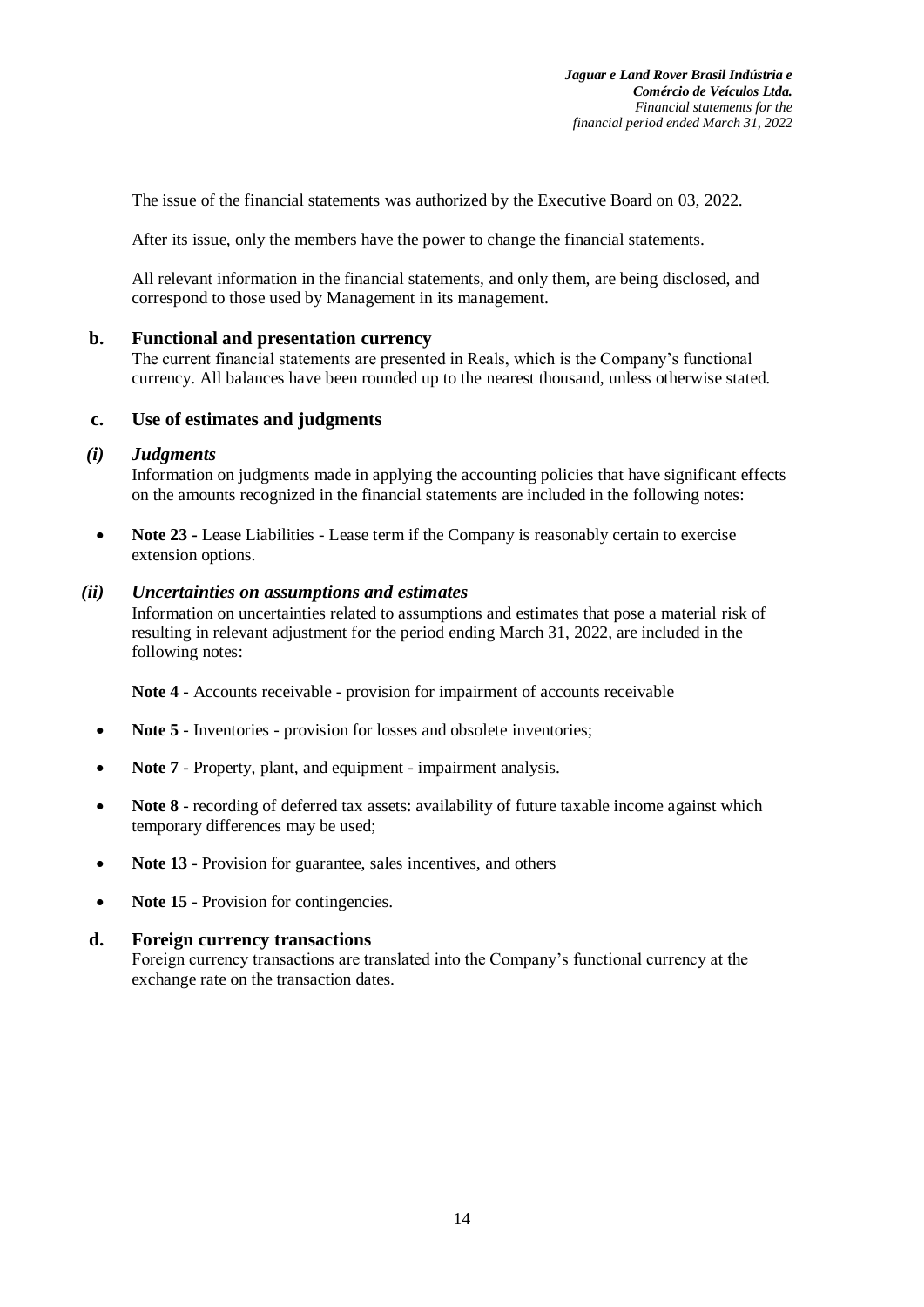Monetary assets and liabilities denominated and determined in foreign currencies at the balance sheet date are converted to the functional currency at the exchange rate on that date. Nonmonetary assets and liabilities measured at fair value in foreign currency are converted to the functional currency at the exchange rate on the date in which the fair value was determined. Foreign currency differences resulting from the conversion are generality recognized in profit or loss. Non-monetary items that are measured on a historical cost basis in a foreign currency are translated.

# **e. Cash and cash equivalents**

Include cash, funds available in freely available bank accounts and financial investments, which are represented by temporary investments of immediate liquidity (original maturity of up to 90 days or with a repurchase commitment by the issuer/seller), recorded at cost, plus income earned through the balance sheet date with insignificant risks of change in value.

#### **f. Trade receivables**

Recorded at the nominal value of the securities representing these credits, due to the short-term receipt period, less the provision for impairment losses on accounts receivable

The adjustment to present value of the balance of trade accounts receivable is not relevant due to the short term of realization

#### **g. Inventories**

Inventory balances are substantially comprised of finished products, raw materials and inventories in transit and are valued at average acquisition cost, which does not exceed the net realizable value. Inventories for resale have an estimated selling price corresponding to the net realizable value, less all estimated costs for completion and costs necessary to carry out the sale.

Provisions for slow-moving or obsolete inventories are made when considered necessary by Management. When evidence is identified and the average acquisition cost exceeds the net realizable value, a provision for loss is set up by adjusting the net carrying amount to the realizable value in profit or loss for the fiscal year.

#### **h. Property, plant, and equipment**

Recorded at acquisition, formation, or construction cost, reduced by unabsorbed depreciation and by the provision for realization of assets when future cash generation is less than the asset's residual book value.

Subsequent costs are included in the asset's carrying amount or recognized as a separate asset, as appropriate, only when it is probable that future economic benefits associated with the item will flow and the cost of the item can be measured reliably. All other repairs and maintenance are charged to the statement of income during the financial period in which they are incurred.

Depreciation is recognized based on the estimated useful life of each asset on a straight-line basis (see rates in note 8).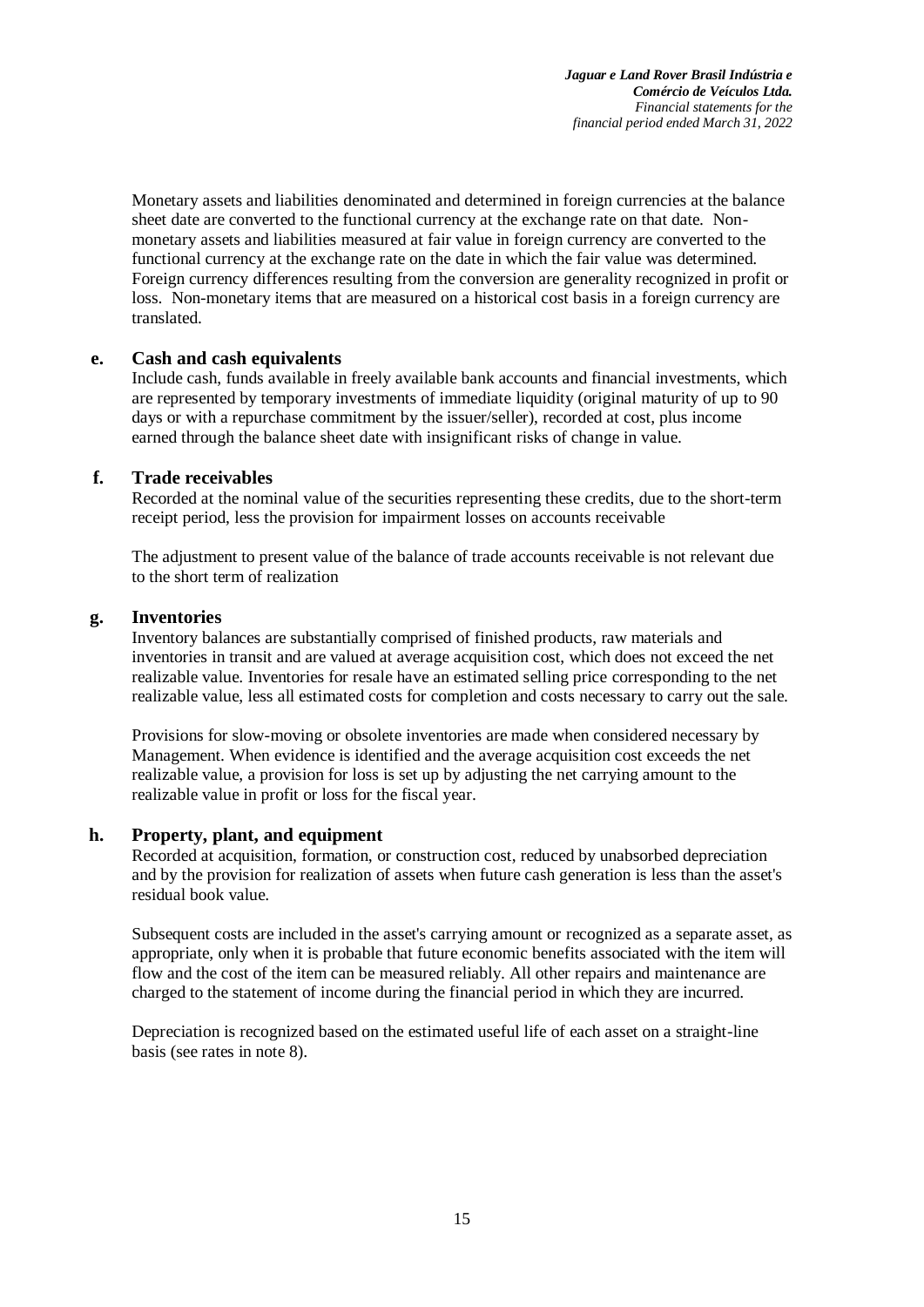Residual values and depreciation method are reviewed at the end of each reporting period, with the effect of any changes in estimate accounted for on a prospective basis.

An item of property, plant and equipment is written off upon disposal or when there are no future economic benefits resulting from the continued use of the asset. Any gain or loss on the sale or retirement of an item of property, plant, and equipment is recognized in the income statement, determined by the difference between the consideration received on the sale and the asset's carrying amount.

#### **i. Intangible assets**

Intangible assets with finite useful lives acquired separately are recorded at cost, less amortization and, when applicable, estimated impairment losses. Amortization is recognized on a straight-line basis over the assets' estimated useful lives. The estimated useful lives and amortization method are reviewed at the end of each reporting period, with the effect of any changes in estimates accounted for on a prospective basis.

#### **j. Current and non-current liabilities**

Stated at known or estimated amounts, plus, when applicable, the corresponding charges and exchange and monetary variations incurred up to the balance sheet dates.

#### **k. Provision for warranty and recall**

Established at the time of the vehicle's sale, based on the estimated amount to be spent during the three-year warranty period. This estimate is based on historical information about the occurrence of warranty situations, taking into account estimates of frequency and average cost of repairs per vehicle model. The estimated expenses that will be incurred with warranty are recorded as business expenses. Expenses actually incurred with *recall* are reimbursed by the parent company.

# **l. Provision for tax, civil and labor risks**

A provision is recognized in the balance sheet when the Company has a legal or constructive obligation as a result of a past event, and it is probable that economic resources will be required to settle the obligation. Provisions are recorded based on the best estimates of the risk involved.

#### **m. Current and deferred income tax and social contribution**

Current and deferred income tax and social contribution are calculated based on the rates of 15%, plus an additional 10% on taxable income in excess of R\$ 240 for income tax and 9% on taxable income for contribution on net income and consider the offsetting of tax losses and negative basis of social contribution, limited to 30% of the taxable income.

Income tax and social contribution expenses for the period comprise current and deferred taxes. Current tax and deferred tax are recognized in the income statement unless they relate to the business combination, or to items directly recognized in equity or other comprehensive income.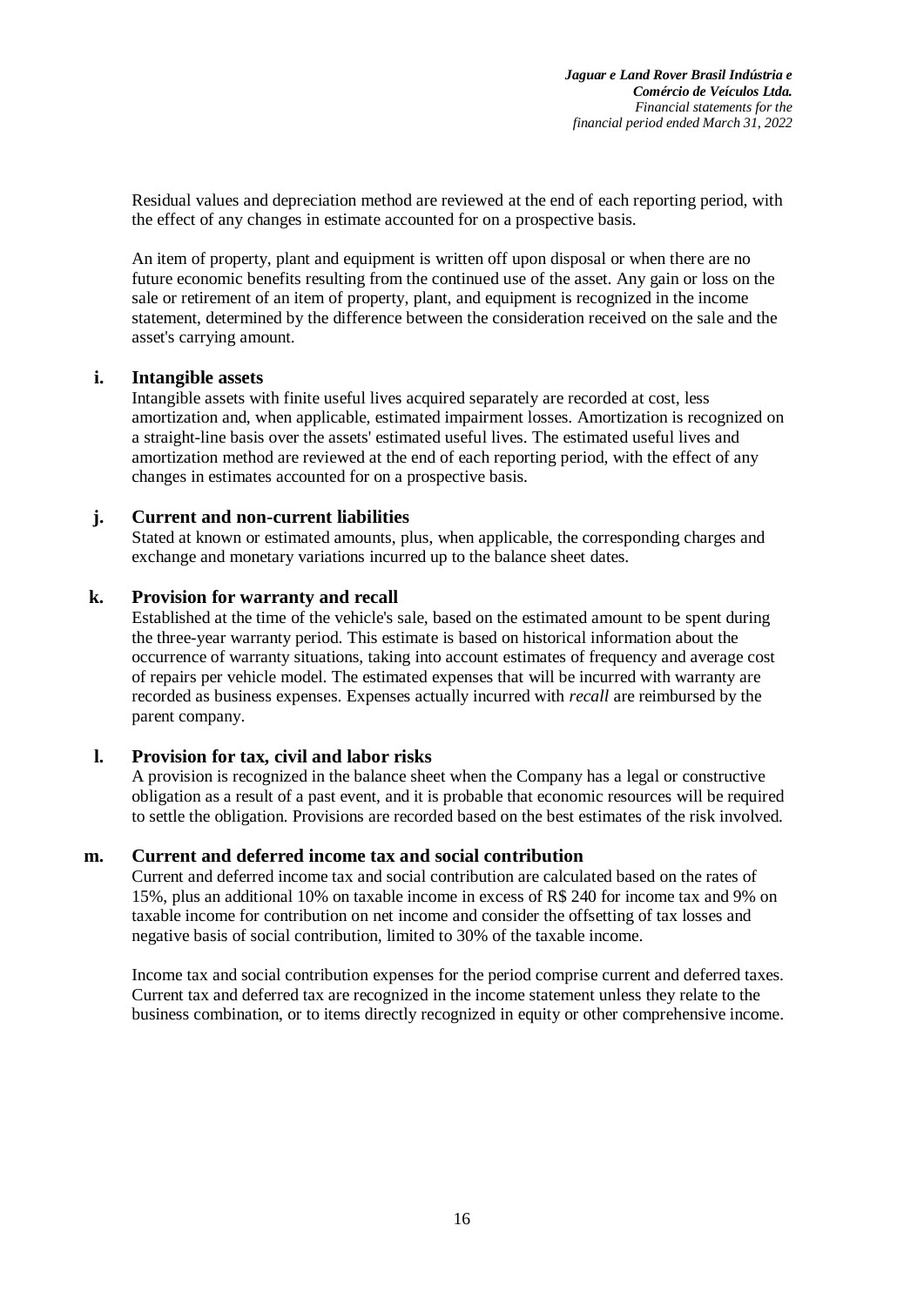#### *(i) Current tax*

Current tax is the estimated tax payable on taxable income for the reporting period and any adjustment to taxes payable with respect to prior reporting periods. It is measured based on tax rates enacted or substantively enacted on the balance sheet date.

Current tax assets and liabilities are only offset if certain criteria are met.

# *(ii) Deferred tax*

Deferred tax is recognized on temporary differences between the book values of assets and liabilities for accounting purposes and the corresponding values used for taxation purposes.

A deferred income tax and social contribution asset is recognized for unused tax losses, tax credits and deductible temporary differences to the extent that it is probable that future taxable profits will be available against which they will be used. Deferred income tax and social contribution assets are reviewed at each balance sheet date and are reduced to the extent that their realization is no longer probable.

Deferred tax is measured based on the tax rates that are expected to apply to temporary differences when they are reversed, based on the tax rates that have been enacted or substantively enacted by the balance sheet date.

The measurement of deferred tax reflects the tax consequences that would follow the manner in which the Company expects to recover or settle the carrying amount of its assets and liabilities.

Tax assets and liabilities are only offset if certain criteria are met.

#### **n. Revenue recognition**

Operating income is recognized when (i) the most significant risks and benefits inherent in the ownership of the assets have been transferred to the buyer, (ii) it is probable that the financial economic benefits will flow to the Company, (iii) the associated costs and possible return of goods can be estimated reliably, (iv) there is no continuous involvement with the goods sold, (v) the amount of operating revenue can be measured reliably. Revenue is net of returns, commercial discounts, and bonuses

# **o. Financial instruments**

The Company classifies financial assets and financial liabilities in the amortized cost category.

# *(i) Financial assets - Initial recognition*

Trade accounts receivable and debt securities issued are initially recognized on the date they are originated. All other financial assets and liabilities are initially recognized when the Company becomes party to the contractual provisions of the instrument.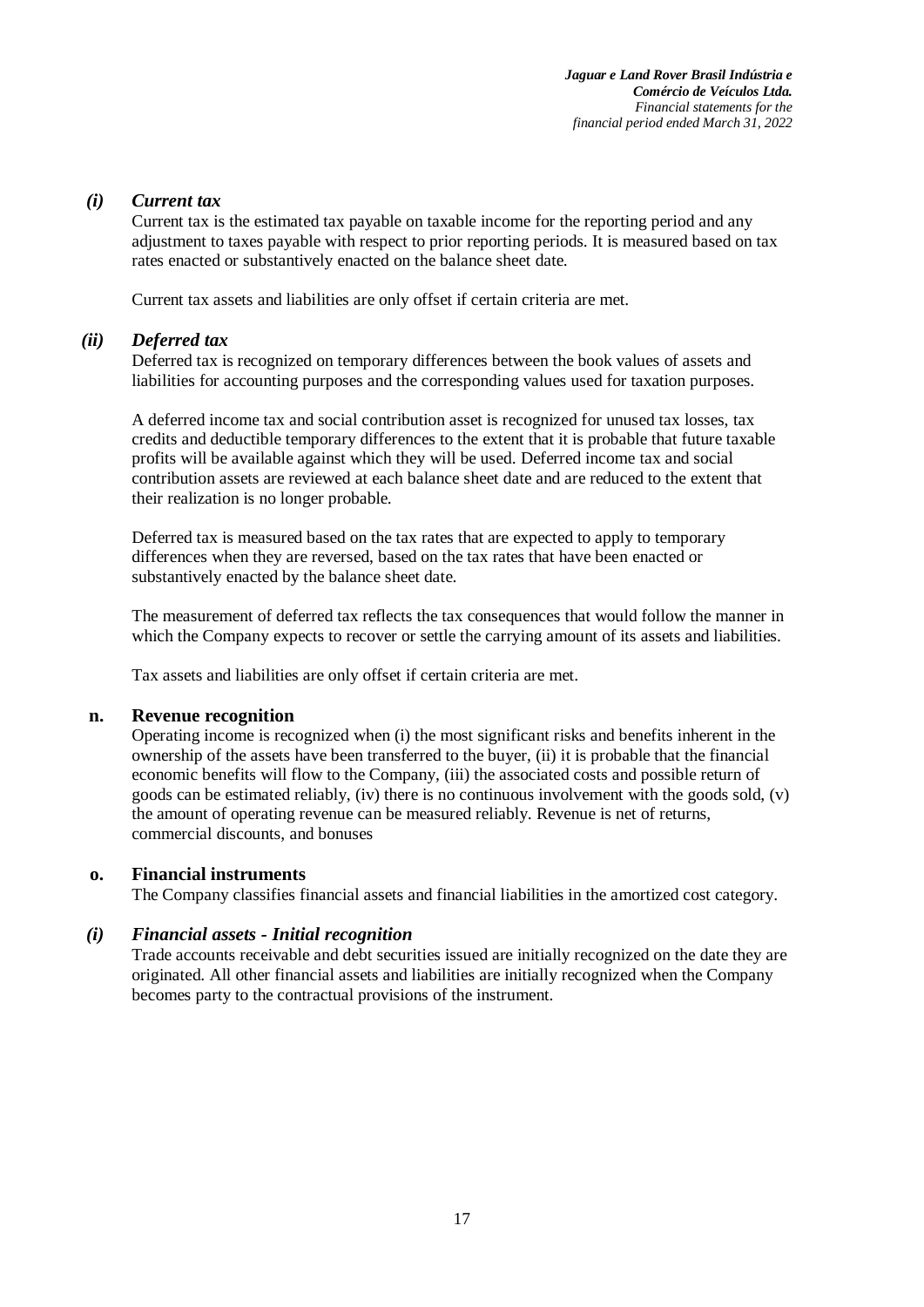A financial asset (unless it is a trade receivable without a significant financing component) or financial liability is initially measured at fair value, plus, for an item not measured at fair value through profit or loss (FVTPL), transaction costs that are directly attributable to its acquisition or issue. Trade accounts receivable without a significant financing component are initially measured at the transaction price.

## *(ii) Subsequent classification and measurement*

On initial recognition, a financial asset is classified as measured at amortized cost.

Financial assets are not reclassified after initial recognition, unless the Company changes its business model to financial asset management, in which case all affected financial assets are reclassified on the first day of the reporting period following the change in business model.

A financial asset is measured at amortized cost if it meets both of the following conditions and is not designated as measured at FVTPL:

- Is held within a business model whose objective is to hold financial assets to receive contractual cash flows; and
- Their contractual terms generate, on specific dates, cash flows that are related only to the payment of principal and interest on the principal amount outstanding.

#### *(iii) Financial assets - Subsequent measurement and gains and losses*

These assets are subsequently measured at amortized cost using the effective interest method. The amortized cost is reduced by impairment losses. Interest income, foreign exchange gains and losses and impairment are recognized in profit or loss. Any gain or loss on derecognition is recognized in profit or loss.

*(iv) Financial assets - Classification, subsequent measurement, and gains and losses* Financial liabilities were classified as measured at amortized cost using the effective interest method. Interest income, foreign exchange gains and losses and impairment are recognized in profit or loss. Any gain or loss on derecognition is recognized in profit or loss.

#### *(v) Derecognition*

#### *Financial assets*

The Company derecognizes a financial asset when the contractual rights to the cash flows of the asset expire, or when the Company transfers the contractual rights to receive the contractual cash flows on a financial asset in a transaction in which substantially all of the risks and rewards of ownership of the financial assets are transferred or in which the Company neither transfers nor substantially retains all risks and rewards of ownership of the financial asset nor does it retain control over the financial asset.

The Company conducts transactions in which it transfers assets recognized in the balance sheet but retains all or substantially all risks and rewards of the assets transferred. In such cases, financial assets are not derecognized.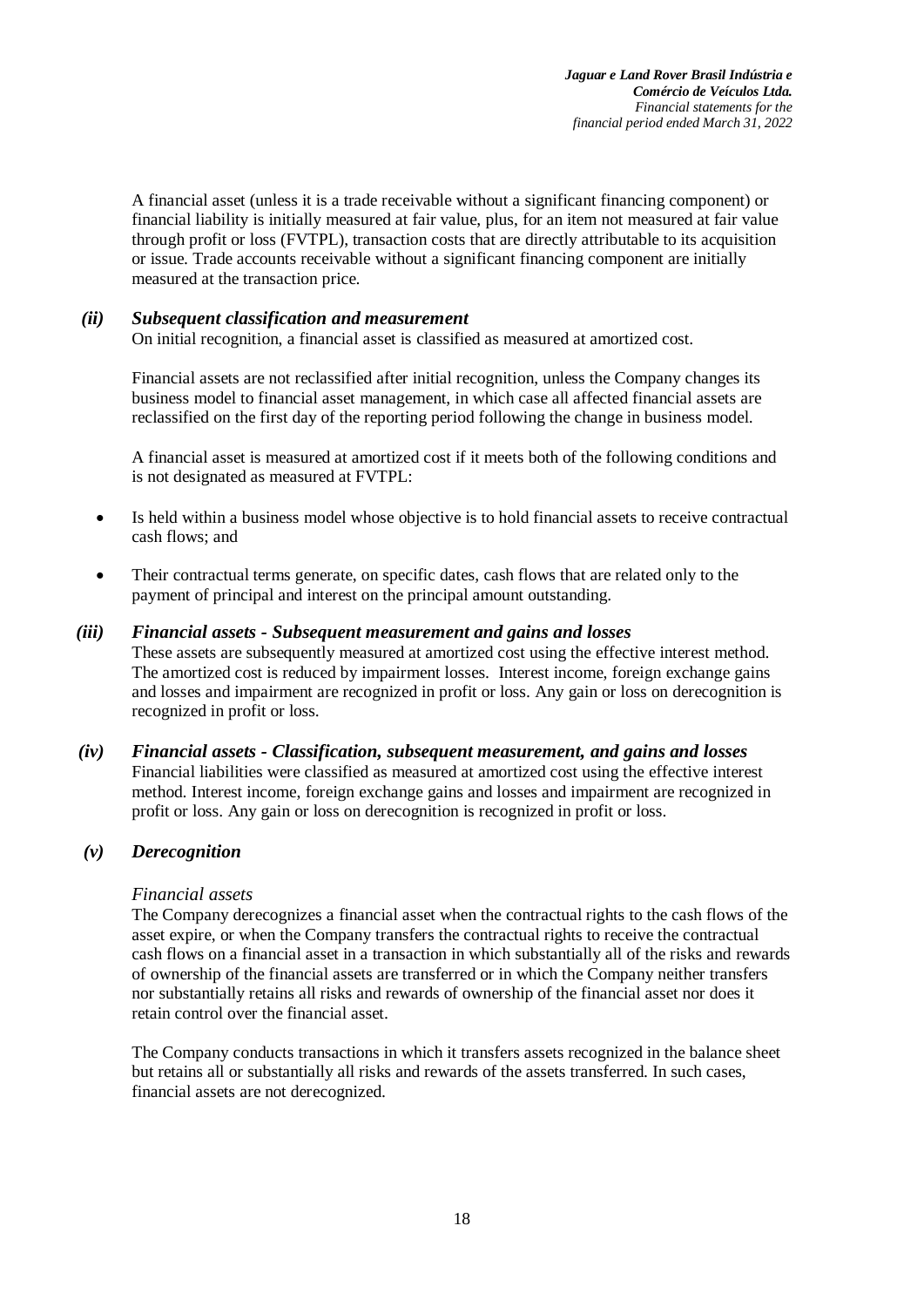# *Financial liabilities*

The Company derecognizes a financial liability when its contractual obligation is withdrawn, canceled or expires. The Group also derecognizes a financial liability when the terms are modified and the cash flows of the modified liabilities are substantially different, in which case a new financial liability based on the modified terms is recognized at fair value.

Upon derecognition of a financial liability, the difference between the extinct carrying amount and the consideration paid (including transferred assets that do not carry cash or liabilities assumed) is recognized in profit or loss.

# **p. Impairment**

# *(i) Financial assets measured at amortized cost*

The Company considers evidence of impairment of assets measured at amortized cost at both the individualized and collective levels. All individually significant assets are valued for impairment. Those identified as not being individually impaired are then collectively assessed for any impairment that has occurred but has not yet been identified. Assets that are not individually significant are collectively assessed for impairment based on the grouping of assets with similar risk characteristics.

In assessing the impairment loss collectively, the Company uses historical recovery period trends and the loss amounts incurred, adjusted to reflect Management's judgment as to whether current economic and credit conditions are such that actual losses will likely be larger or smaller than those suggested by historical trends.

An impairment loss is calculated as the difference between the carrying amount and the present value of estimated future cash flows discounted at the original effective interest rate of the asset. Losses are recognized in profit or loss and reflected in a provision account. When the Company considers that there are no reasonable expectations of recovery, the amounts are written off. When a subsequent event indicates an impairment loss, the impairment loss is reversed through profit or loss.

# *(ii) Non-financial assets*

The carrying amounts of the Company's non-financial assets other than income tax and deferred social contribution assets are reviewed at each balance sheet date to determine if there is any indication of impairment. If such indication occurs, then the recoverable amount of the asset is estimated.

For impairment tests, assets are grouped into the smallest possible group of assets that generate cash inflows through their continued use, mostly independent of cash inflows from other assets, or Cash Generating Units ("CGUs").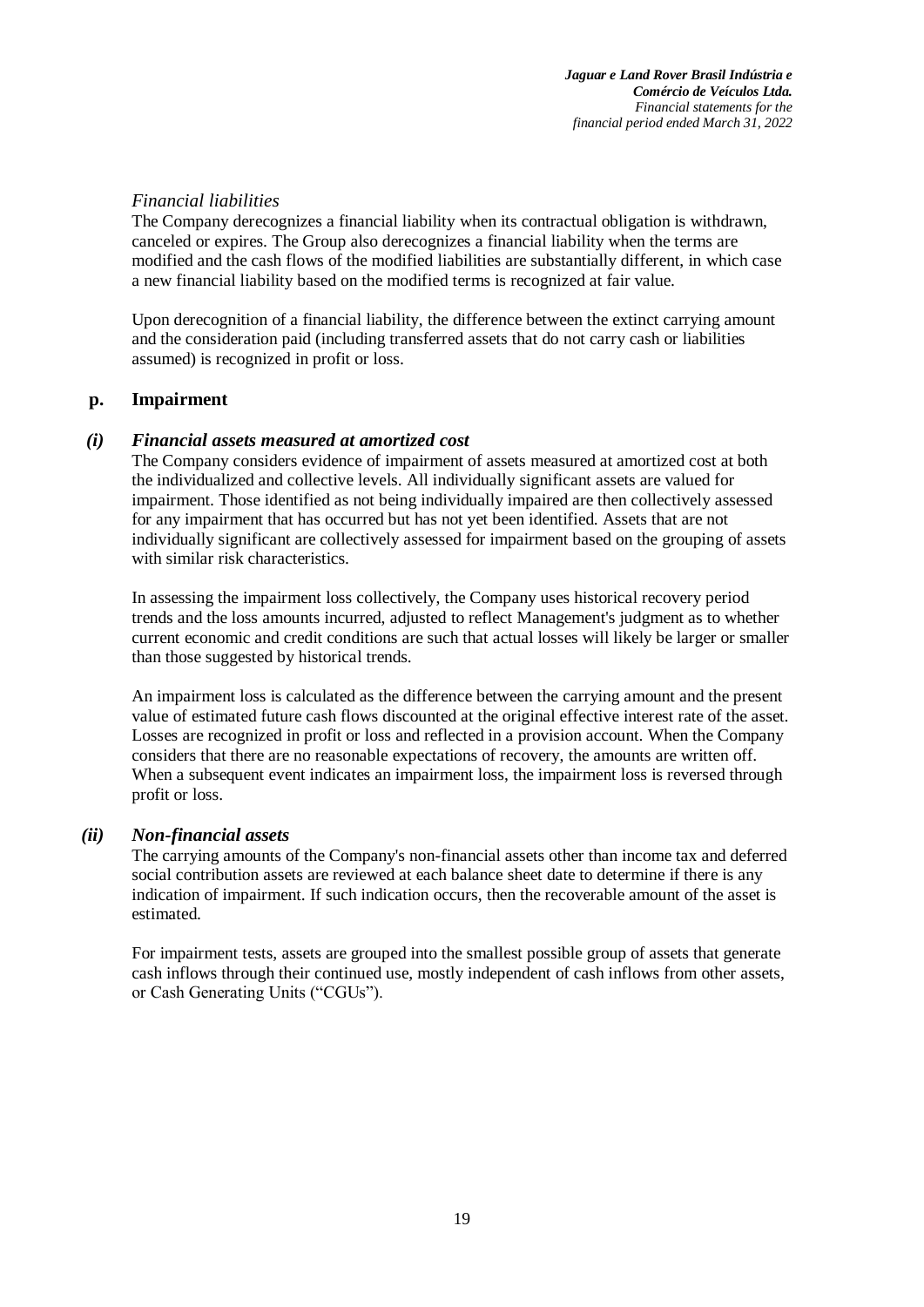The recoverable amount of an asset or CGU is the higher of its value in use or its fair value less costs to sell. Value in use is based on estimated future cash flows discounted to present value using a pre-tax discount rate that reflects current market assessments of the value of money over time and the specific risks of the asset or CGU.

An impairment loss is recognized if the carrying amount of the asset or CGU exceeds its recoverable value.

Impairment losses are recognized in profit or loss. Impairment losses are reversed only to the extent that the carrying amount of the asset does not exceed the carrying amount that would have been determined, net of depreciation or amortization, if the impairment loss had not been recognized.

#### *(iii) Estimated losses on doubtful accounts*

According to CPC 48, provision for losses are measured on one of the following bases:

- Expected credit losses for 12 months: These are credit losses that result from possible default events within 12 months after the balance sheet date; and
- Expected lifetime credit losses: These are credit losses that result from all possible default events over the expected life of a financial instrument.

For accounts receivable, the calculation methodology was updated to take into account expected losses based on the aging profile, degree of risks of counterparties and also a qualitative analysis of past due notes.

# **3 New standards and interpretations not yet effective**

Several amendments to the standards will be effective for reporting periods beginning after April 1, 2022. The Company has not been impacted by the changes and new requirements in the preparation of these financial statements.

- Amendment to CPC 06 Benefits related to COVID-19 granted to lessees in lease agreements after June 30, 2021. This standard is effective for the reporting periods beginning on or after April 1, 2021.
- Amendments to CPC 25 Onerous Contracts Costs to fulfill a contract. This amendment is effective for the reporting periods beginning on or after January 1, 2022.
- Annual improvements to IFRS-2018-2020 standards. This improvement is effective for the reporting periods beginning on or after January 1, 2022.
- Amendments to CPC 27 Revenues before intended use. This amendment is effective for the reporting periods beginning on or after January 1, 2022.
- Amendments to CPC 15- References to the conceptual framework. This amendment is effective for the reporting periods beginning on or after January 1, 2022.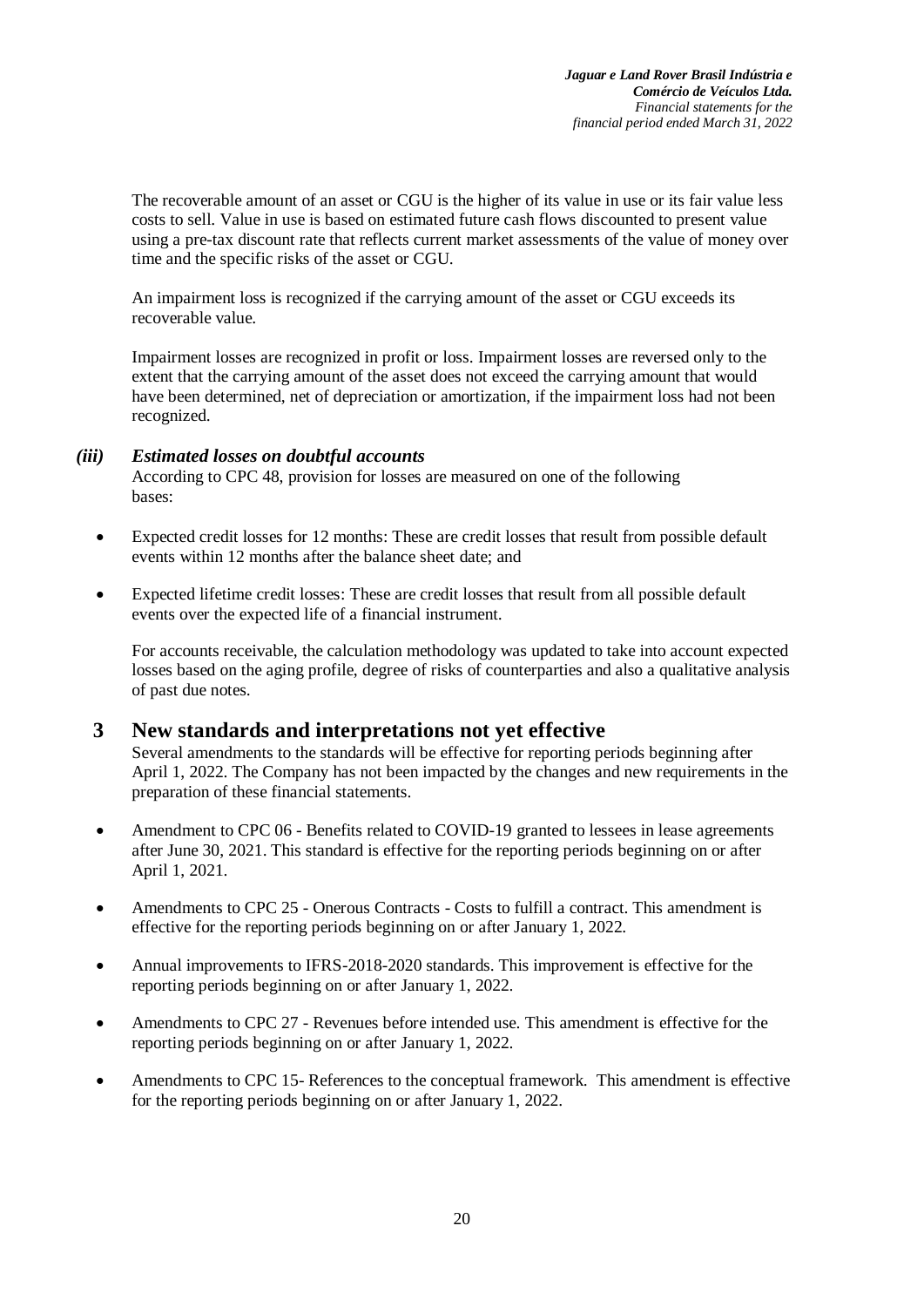# **4 Cash and cash equivalents**

|                                     | 2022    | 2021   |
|-------------------------------------|---------|--------|
| Cash and banks                      | 105,434 | 98,018 |
| DI investment fund (Bank of Brazil) | 250     | 305    |
| Overnight investments $(*)$         | 160     | 464    |
| <b>Total</b>                        | 105,844 | 98.787 |

(\*) Investments on March 31, 2022, and 2021 correspond to overnight investments indexed to 30% of the Interbank Deposit Certificate variation.

# **5 Accounts receivable**

|                                                                         | 2022          | 2021   |
|-------------------------------------------------------------------------|---------------|--------|
| Accounts receivable from dealerships<br>Provision for impairment losses | 33,950<br>(2) | 33.934 |
| <b>Total</b>                                                            | 33,948        | 33.934 |

Accounts receivables are recorded in the balance sheet at the nominal value of the negotiable instruments and deducted by the provision for expected losses, which is established considering the individual credit assessment, the economic outlook analysis, and the history of losses recorded in previous reporting periods by maturity.

The accounts receivable balances by maturity are as follows:

|                     | 2022   | 2021                     |
|---------------------|--------|--------------------------|
| Not yet due         | 25,175 | 20,680                   |
| Overdue:            |        |                          |
| From 1 to 30 days   | 8,227  | 13,254                   |
| From 31 to 90 days  | 546    | $\overline{\phantom{0}}$ |
| From 91 to 120 days | 2      |                          |
| <b>Total</b>        | 33,950 | 33,934                   |

The average receipt period for sales to dealerships is 28 days for the sale of parts, without interest, and 2 days for the sale of vehicles.

#### **Changes in the provision for impairment losses**

|                                             | 2022 | 2021  |
|---------------------------------------------|------|-------|
| Balance at the beginning of the fiscal year |      | (707) |
| Addition                                    | (2)  |       |
| Reversal                                    |      | 707   |
| Balance at the end of the year              | (2)  |       |

The provision for doubtful accounts was classified in the income statement as "Other operating expenses, net" (note 19).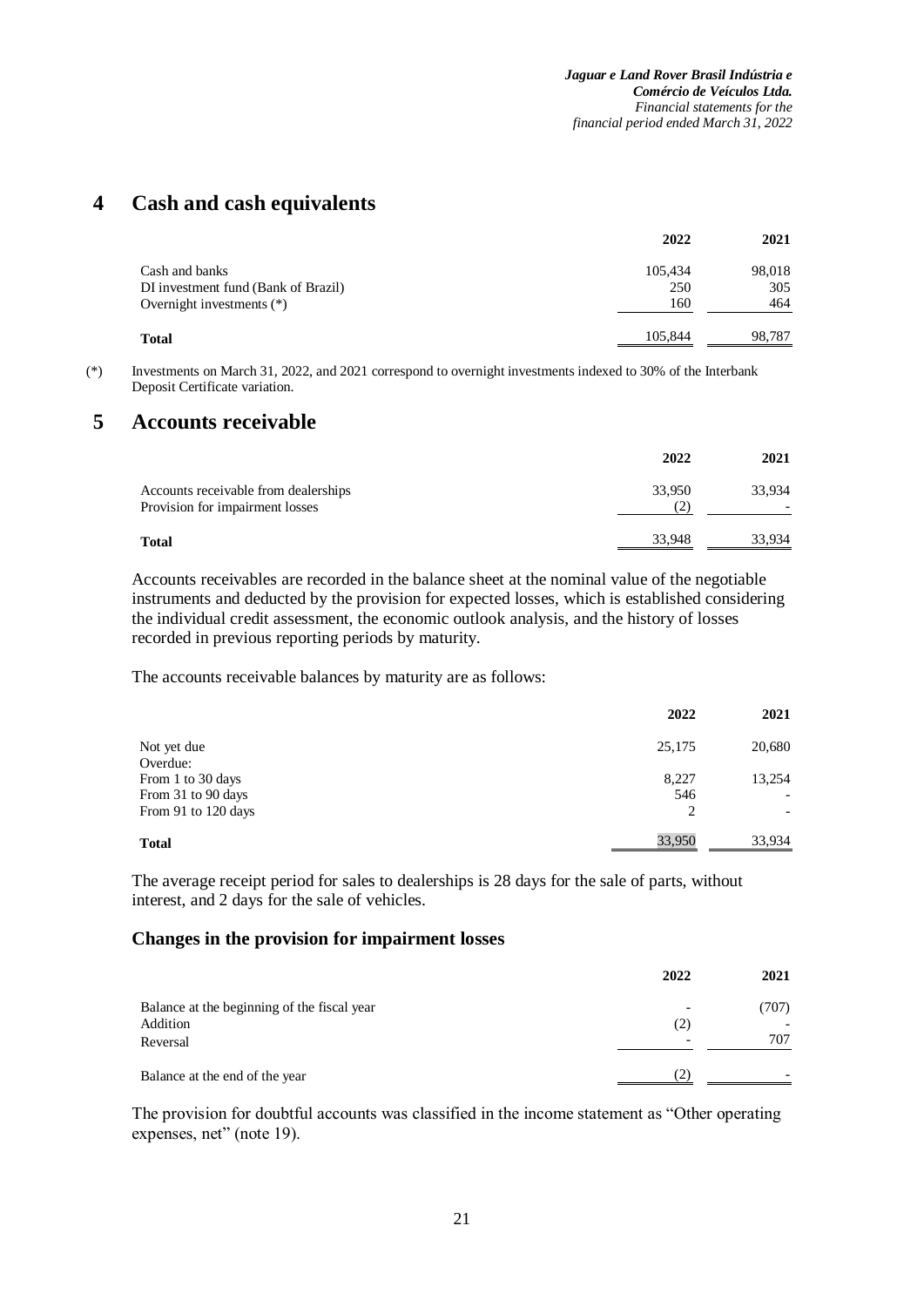# **6 Inventories**

|                                                             | 2022      | 2021      |
|-------------------------------------------------------------|-----------|-----------|
| Vehicles                                                    | 56,368    | 80,675    |
| Parts and accessories                                       | 120,030   | 116,608   |
| Imports in transit                                          | 73,805    | 23,399    |
| Provision for obsolescence and loss of stock                | (12, 342) | (16, 454) |
| <b>Total</b>                                                | 237,861   | 204,228   |
| The items are segregated as follows:                        |           |           |
|                                                             | 2022      | 2021      |
| Finished products                                           | 137,915   | 164,406   |
| Product in process                                          | 5,217     | 7,203     |
| Raw material                                                | 94,729    | 32,619    |
| <b>Total</b>                                                | 237,861   | 204,228   |
| Changes in the provision for obsolescence and loss of stock |           |           |
|                                                             | 2022      | 2021      |
| Balance at the beginning of the fiscal year                 | (16, 454) | (24, 303) |
| Addition                                                    | (8,055)   | (2,929)   |
| Write-off                                                   | 12,167    | 10,778    |
| Balance at the end of the year                              | (12, 342) | (16, 454) |
| <b>Taxes recoverable</b>                                    |           |           |
|                                                             | 2022      | 2021      |
| ICMS recoverable (a)                                        | 48,830    | 50,567    |
| ICMS on fixed assets                                        | 4,268     | 4,012     |
| Cofine recoverable (b)                                      | 10,516    |           |

| ICMS recoverable (a)                 | 48,830 | 50,567 |
|--------------------------------------|--------|--------|
| <b>ICMS</b> on fixed assets          | 4,268  | 4,012  |
| Cofins recoverable ( <b>b</b> )      | 19,546 |        |
| PIS recoverable( <b>b</b> )          | 6,876  |        |
| Income Tax Withheld at Source - IRRF | 206    | 159    |
| Other                                | 932    | 1,857  |
| <b>Total</b>                         | 80,658 | 56,595 |
| Current portion                      | 76,390 | 38,751 |
| Non-current portion                  | 4,268  | 17,844 |
| <b>Total</b>                         | 80,658 | 56,595 |

**(a)** The ICMS balance in the São Paulo establishments will be used in a few months after the implementation of the transfer of vehicles from Itatiaia to São Paulo, and subsequent resale to dealerships located in that state. The SAP system adaptation is in the final stages of completion, and it is estimated that the credits will be consumed within the next fiscal year.

**(b)** In June 2021, the amounts related to the exclusion of ICMS from the PIS COFINS Calculation Basis were recognized in the PIS and COFINS accounts, according to Writ of Mandamus No. 5002520-60.2017.4.03.6100 lodged by JLR on March 14, 2017, which decision has been made final and unappealable. Thus, the Company obtained the right to offset the amounts unduly collected in the five (5) years prior to the filing. The principal amount of R\$ 25,016 was recorded under other income and the monetary restatement amount of R\$ 5,028 is recorded under financial income.

The Company expects to consume/use theses credits until June/2022 by offsetting federal taxes payable.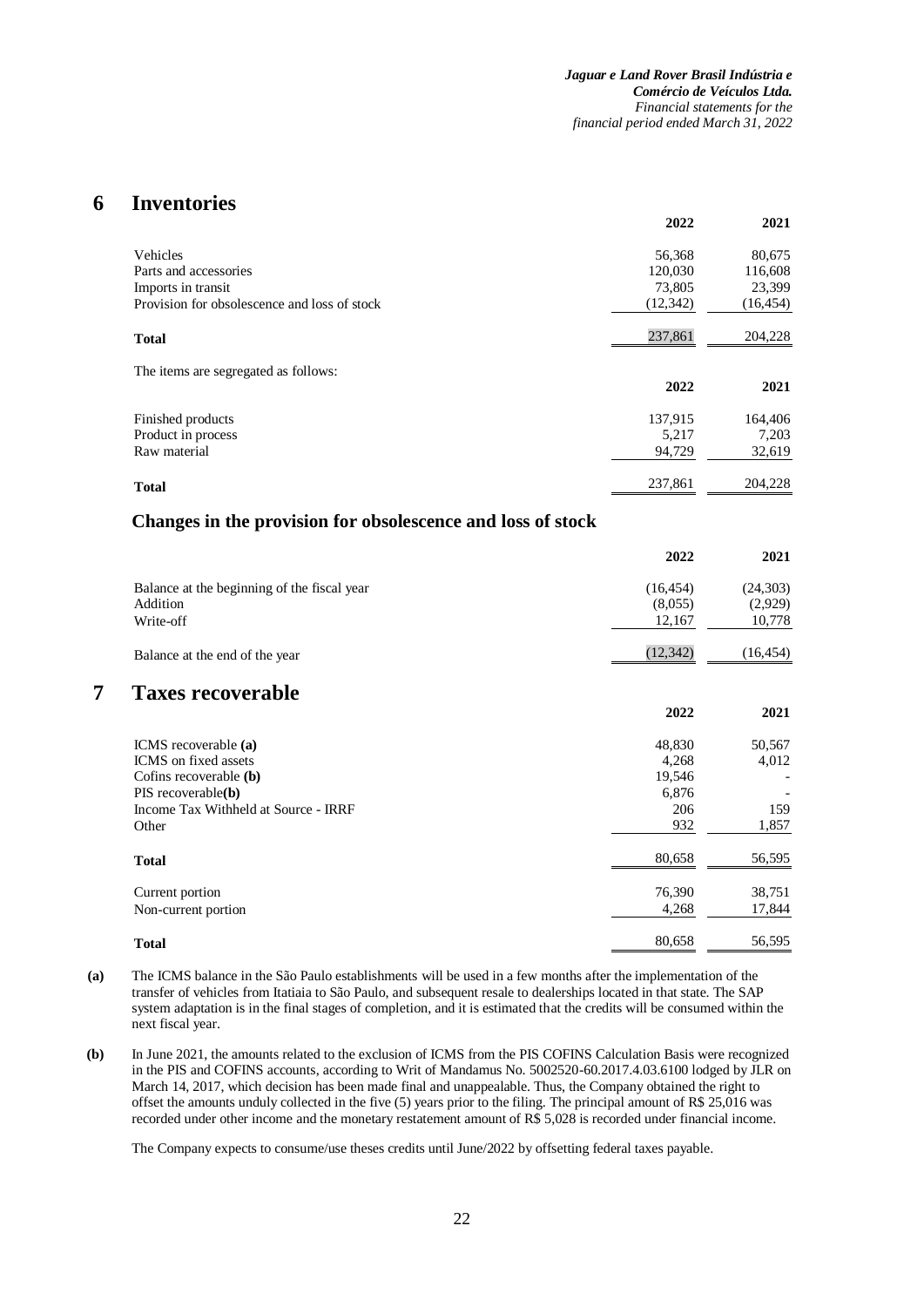|                                   |                                         | 2022    |                               |            | 2021       |
|-----------------------------------|-----------------------------------------|---------|-------------------------------|------------|------------|
|                                   | Annual<br>depreciation/<br>amortization |         | Depreciation/<br>Amortization |            |            |
|                                   | $-$ %                                   | Cost    | Accumulated                   | <b>Net</b> | <b>Net</b> |
| Property, plant and<br>equipment: |                                         |         |                               |            |            |
| Right-of-use assets               | 12.81                                   | 6,448   | (4,947)                       | 1,501      | 2,695      |
| Land                              |                                         | 101,431 |                               | 101,431    | 96,373     |
| <b>Buildings</b>                  | $\overline{4}$                          | 290,691 | (72, 280)                     | 218,411    | 206,032    |
| Furniture and fixtures            | 10                                      | 3.107   | (1,691)                       | 1,416      | 1,384      |
| Machinery and equipment           | 10                                      | 166,846 | (77, 929)                     | 88,917     | 93,722     |
| IT equipment                      | 20                                      | 42,752  | (23, 629)                     | 19,123     | 18,786     |
| Special tools                     | 10                                      | 60,349  | (50, 582)                     | 9,767      | 14,122     |
| Water treatment plant             | 6                                       | 14,398  | (11,680)                      | 2,718      | 4,001      |
| Motor vehicles                    | 11                                      | 600     | (228)                         | 372        | 439        |
| Construction in progress          |                                         | 15,877  |                               | 15,877     | 44,788     |
| Intangible assets:                |                                         |         |                               |            |            |
| Software                          |                                         | 4,483   | (4, 483)                      |            |            |
| Total                             |                                         | 706,982 | (247, 449)                    | 459,532    | 482,342    |

# **8 Property, plant and equipment and intangible assets**

## **Changes in fixed and intangible assets**

|                                             | 2022     | 2021      |
|---------------------------------------------|----------|-----------|
| Balance at the beginning of the fiscal year | 482,342  | 493,562   |
| Additions:                                  |          |           |
| Land                                        |          | 4,372     |
| <b>Buildings</b>                            | 604      | 3,963     |
| Furniture and fixtures                      |          | 42        |
| Machinery and equipment                     |          | 631       |
| IT equipment                                |          | 494       |
| Special tools                               |          | 1,327     |
| Construction in progress                    | 10,723   | 17,373    |
| Total additions                             | 11,327   | 28,202    |
| Net write-offs                              | (136)    | (1,930)   |
| Depreciation/amortization - note 18         | (34,003) | (37, 492) |
| Balance at the end of the year              | 459,532  | 482,342   |

#### *Impairment valuation*

Every year the company calculates the *impairment* losses of its fixed assets. At March 31, 2022, there were no expectations of further impairment based on projected future operating results and cash.

Additionally, there was no change in the business assumptions and scenario. The Company has a single cash-generating unit (CGU).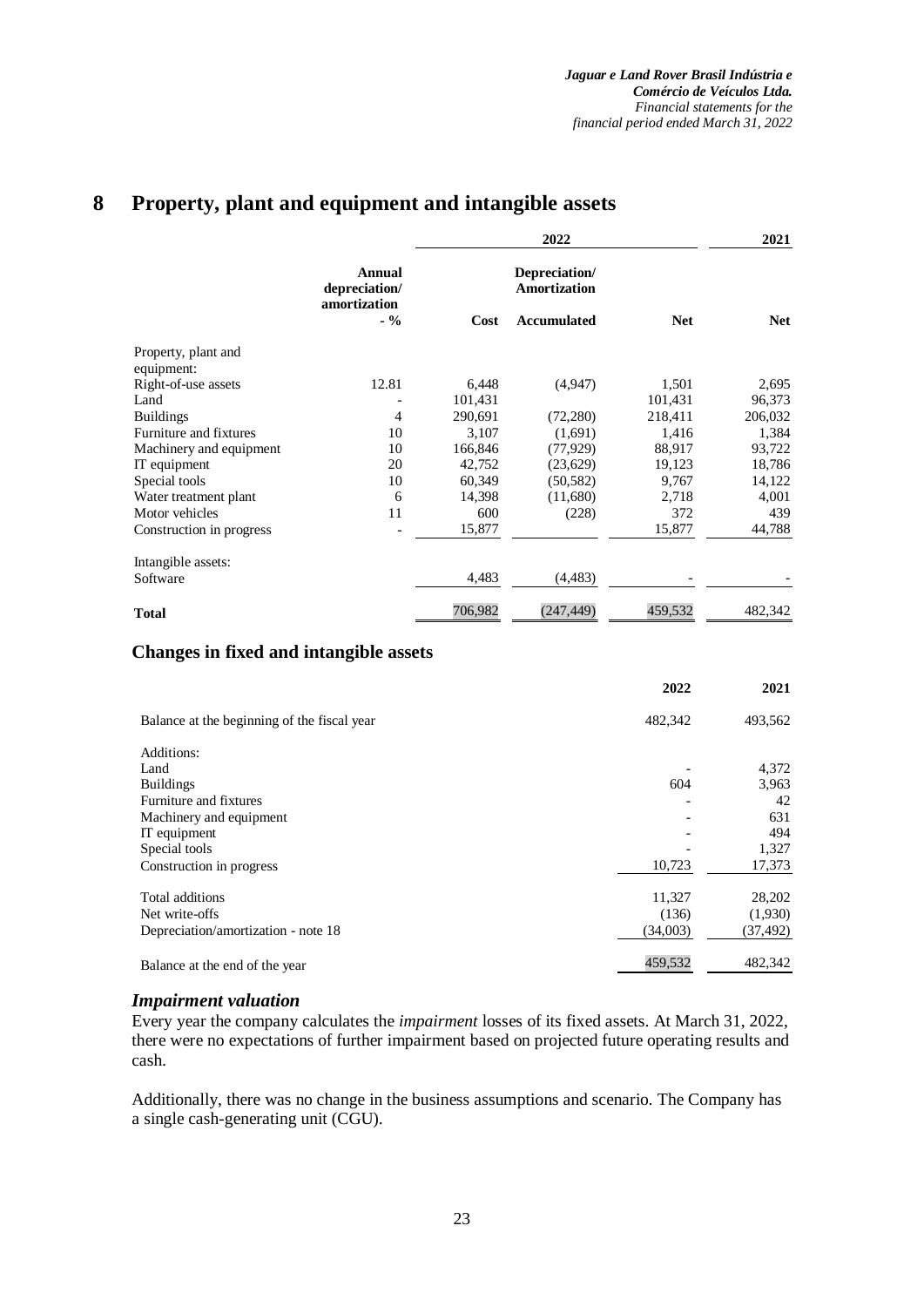The recoverable amount of the CGU is determined based on a value-in-use calculation using discounted cash flow projections based on a ten-year financial budget and a nominal discount rate of 11.9% as the average over the period.

Cash flow projections for the ten-year period, such as sales growth, costs, expenses, fixed investments and working capital investments, are based on the strategic plan approved by Management.

The main assumptions used in the free cash flow projection are:

- **Revenues:** Projected from 2023 to 2032 in line with CGU's growth history, as well as the estimated macroeconomic scenario for the coming years.
- **Operating costs and expenses:** Projected based on the Company's historical performance and the scenario evaluated in its strategic plan.
- **Fixed investments:** Fixed investment projections aim at replacing the operational fixed asset base.
- **Working Capital Investments:** Projected based on revenue growth.

At March 31, 2022 and March 31, 2021, the Company updated the analysis, but no significant deviations from the recorded balances were identified and no additions or reversals of the provision were recorded.

# **9 Income tax and social contribution**

As mentioned in Note 2, item k, the income tax and social contribution expenses for the year comprise current and deferred taxes. Income taxes are recognized in the statement of income.

The reconciliation of income tax and social contribution expense for the years ended March 31, 2022, and 2021 is as follows:

|                                                                                               | 2022      | 2021     |
|-----------------------------------------------------------------------------------------------|-----------|----------|
| Profit or loss before taxes                                                                   | 34,227    | 49,812   |
| Tax rate                                                                                      | 34%       | 34%      |
| Income tax and social contribution at the rate<br>Income tax effect on permanent differences: | (11, 637) | (16,936) |
| Transfer price adjustment                                                                     | (16,983)  | (4,771)  |
| Unrecognized deferred income tax and social contribution credits                              | (14,263)  | (1,553)  |
| Income tax not recognized in prior years                                                      |           | 7,869    |
| Other                                                                                         | 1,319     | (475)    |
| Total income tax and social contribution expense                                              | (41, 564) | (15,866) |
| Current                                                                                       | (30,203)  | (7,490)  |
| Deferred                                                                                      | (11, 361) | (8,376)  |
| Effective rate                                                                                | (121%)    | (32%)    |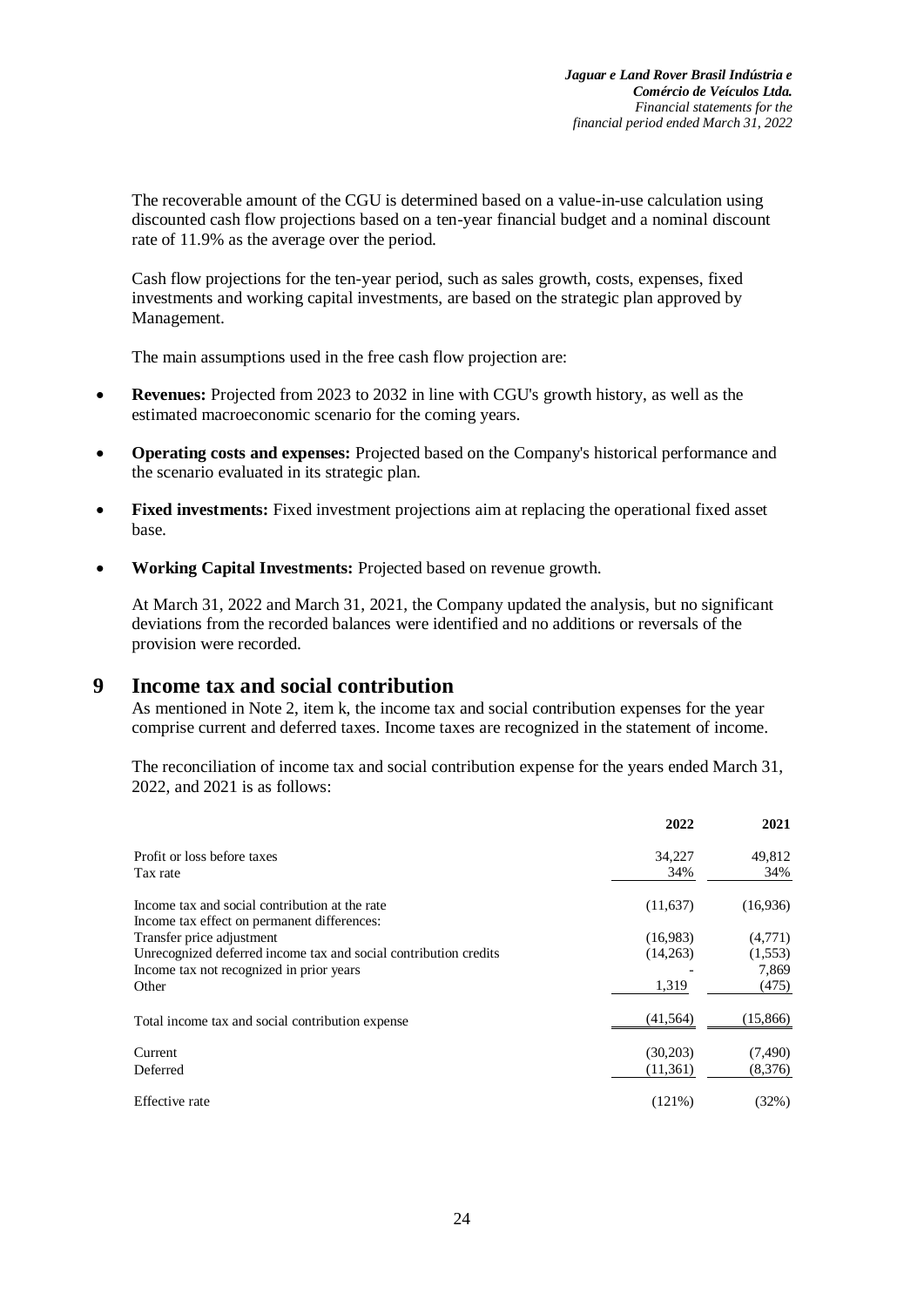#### The balance of deferred income tax and social contribution is as follows:

|                                                 | 2022    | 2021    |
|-------------------------------------------------|---------|---------|
| Deferred tax assets on temporary differences:   |         |         |
| Bonus provision                                 | 4.515   | 11,453  |
| Provision for risks                             | 12.223  | 11,509  |
| Provision for warranty and technical assistance | 33.283  | 35,631  |
| Provision for sales and marketing incentives    | 2.251   | 5,217   |
| Provision for employees                         | 1,891   | 1,954   |
| Inventory provision                             | 311     | 166     |
| Provision for investments                       | 318     | 224     |
| Provision for accounts payable                  |         |         |
| Recoverable value of assets                     | 53,439  | 53,439  |
| <b>Total</b>                                    | 108.231 | 119,593 |

#### **Changes in the balances of deferred tax assets**

|                                                 | At<br><b>January 1</b> | <b>Recognized</b><br>in the 2021<br>result | <b>Balance</b><br>2021 | <b>Recognized</b><br>in the $2022$<br>result | <b>Balance</b><br>2022 |
|-------------------------------------------------|------------------------|--------------------------------------------|------------------------|----------------------------------------------|------------------------|
| Bonus provision                                 | 7.516                  | 3,937                                      | 11.453                 | (6,938)                                      | 4,515                  |
| Provision for risks                             | 8.732                  | 2.777                                      | 11,509                 | 714                                          | 12,223                 |
| Provision for warranty and technical assistance | 36,511                 | (880)                                      | 35,631                 | (2,348)                                      | 33,283                 |
| Provision for sales and marketing incentives    | 12,296                 | (7.079)                                    | 5,217                  | (2,966)                                      | 2,251                  |
| Provision for employees                         | 428                    | 1,526                                      | 1,954                  | (64)                                         | 1,891                  |
| Inventory provision                             | 832                    | (666)                                      | 166                    | 145                                          | 311                    |
| Provision for investments                       | 78                     | 146                                        | 224                    | 94                                           | 318                    |
| Provision for accounts payable                  | 8.102                  | (8,102)                                    |                        |                                              |                        |
| Other                                           | 35                     | (35)                                       |                        |                                              |                        |
| Recoverable value of assets                     | 53,439                 |                                            | 53,439                 |                                              | 53,439                 |
| Net tax asset                                   | 127.969                | (8,376)                                    | 119,593                | (11,361)                                     | 108.231                |

Management considers that the deferred assets arising from temporary differences will be realized in proportion to the final resolution of the events.

#### **Unrecognized deferred tax assets**

Deferred tax assets were not recognized in respect of the following items at March 31, 2022 and 2021:

|                                                                | 2022    | 2021    |
|----------------------------------------------------------------|---------|---------|
| Tax loss carried forward and negative social contribution base | 257,141 | 275,072 |
|                                                                | 257,141 | 275,072 |

Tax losses carried forward and negative social contribution base amounted to R\$257,141 at March 31, 2022 (R\$275,072 at March 31, 2021). According to the tax legislation in force, the tax loss carried forward and negative base of social contribution do not expire. Deferred tax assets were not recognized with respect to these items (preponderant), as the company does not have sufficient estimate of future taxable income to use these amounts.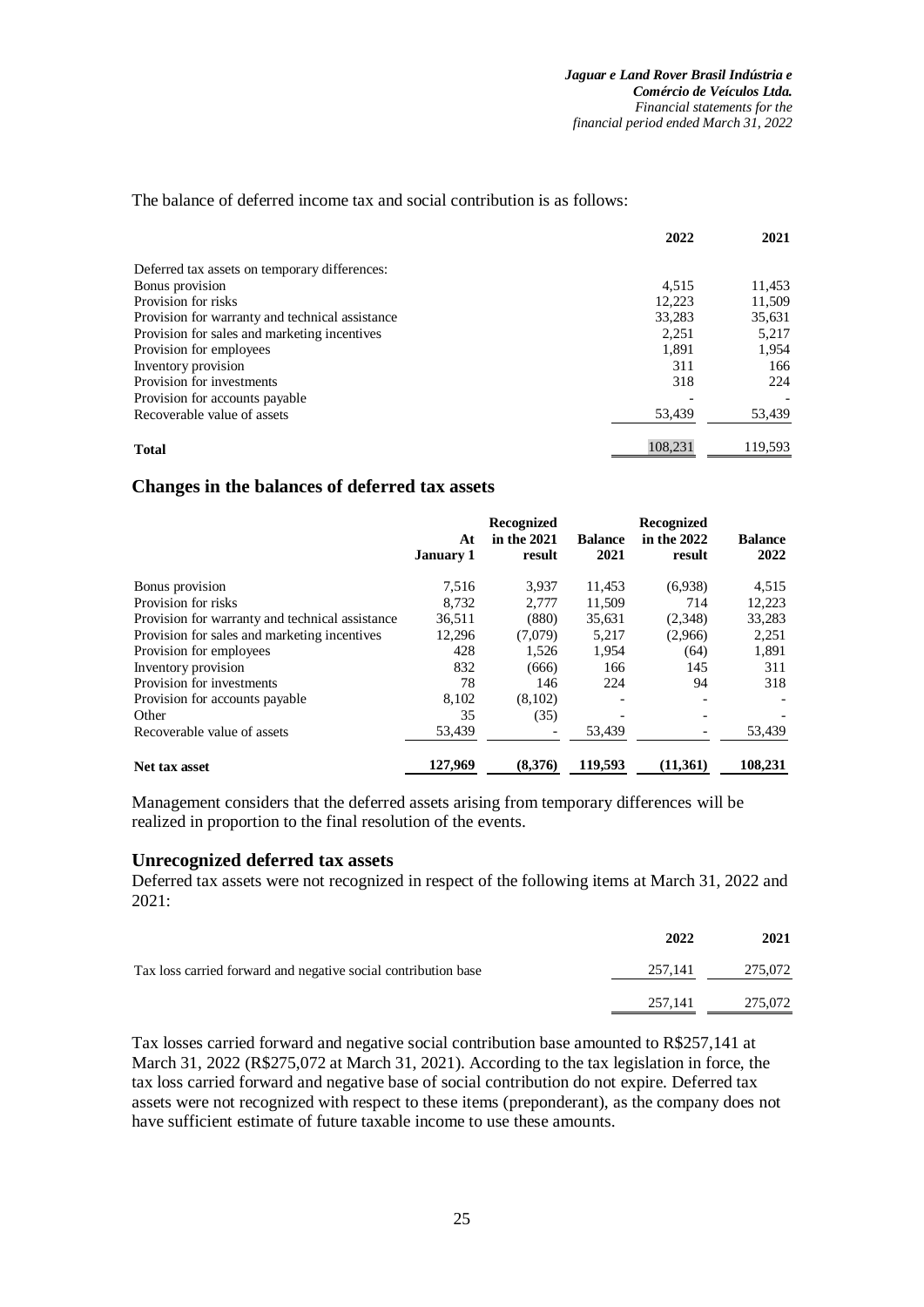# **10 Related parties**

These refer to transactions with the parent company (Jaguar Land Rover Limited).

|                                           | 2022    | 2021    |
|-------------------------------------------|---------|---------|
| Balances:                                 |         |         |
| Other accounts receivable (a)             | 515     | 4.886   |
| Suppliers - related parties (b) - Note 10 | 557.012 | 440,058 |

(a) Refers substantially to amounts receivable due to reimbursement of expenses and reimbursement of expenses incurred (parts and labor) with respect to *recall* of vehicles, with no fixed maturity or incidence of charges.

(b) Refers to amounts payable for the acquisition of vehicles, parts and accessories to the Parent Company, denominated in local currency.

|                                                   | 2022    |
|---------------------------------------------------|---------|
| Transaction:<br>Acquisition of parts and vehicles | 901,339 |
|                                                   | 2021    |
| Transaction:<br>Acquisition of parts and vehicles | 550,505 |

#### **Management compensation**

Management compensation expenses during the year ended March 31, 2022, totaled R\$3,765 (R\$3,397 in 2021). This compensation consists of salaries and charges, including 13th salary and vacation pay, and short-term benefit plans, such as medical and dental care, among others.

# **11 Trade Payables**

|                                               | 2022    | 2021    |
|-----------------------------------------------|---------|---------|
| <b>Trade Payables</b>                         | 27,462  | 23,850  |
| Foreign suppliers - Related parties (Note 10) | 557,012 | 440,058 |
| Total                                         | 584,474 | 463.908 |

# **12 Tax and social contribution payable**

|                | 2022           | 2021   |
|----------------|----------------|--------|
| IPI(a)         | 1,085          | 17,053 |
| <b>PIS</b>     | $\blacksquare$ | 942    |
| <b>COFINS</b>  | $\blacksquare$ | 4,845  |
| <b>IRRF</b>    | $\blacksquare$ | 57     |
| <b>ICMS-ST</b> | 11,770         | 25,417 |
| Other          | 309            | 680    |
| <b>Total</b>   | 13,164         | 48,994 |

(a) The changes in the tax receivable balances refer to the sales volumes of March 2022 when compared to the volumes of March 2021.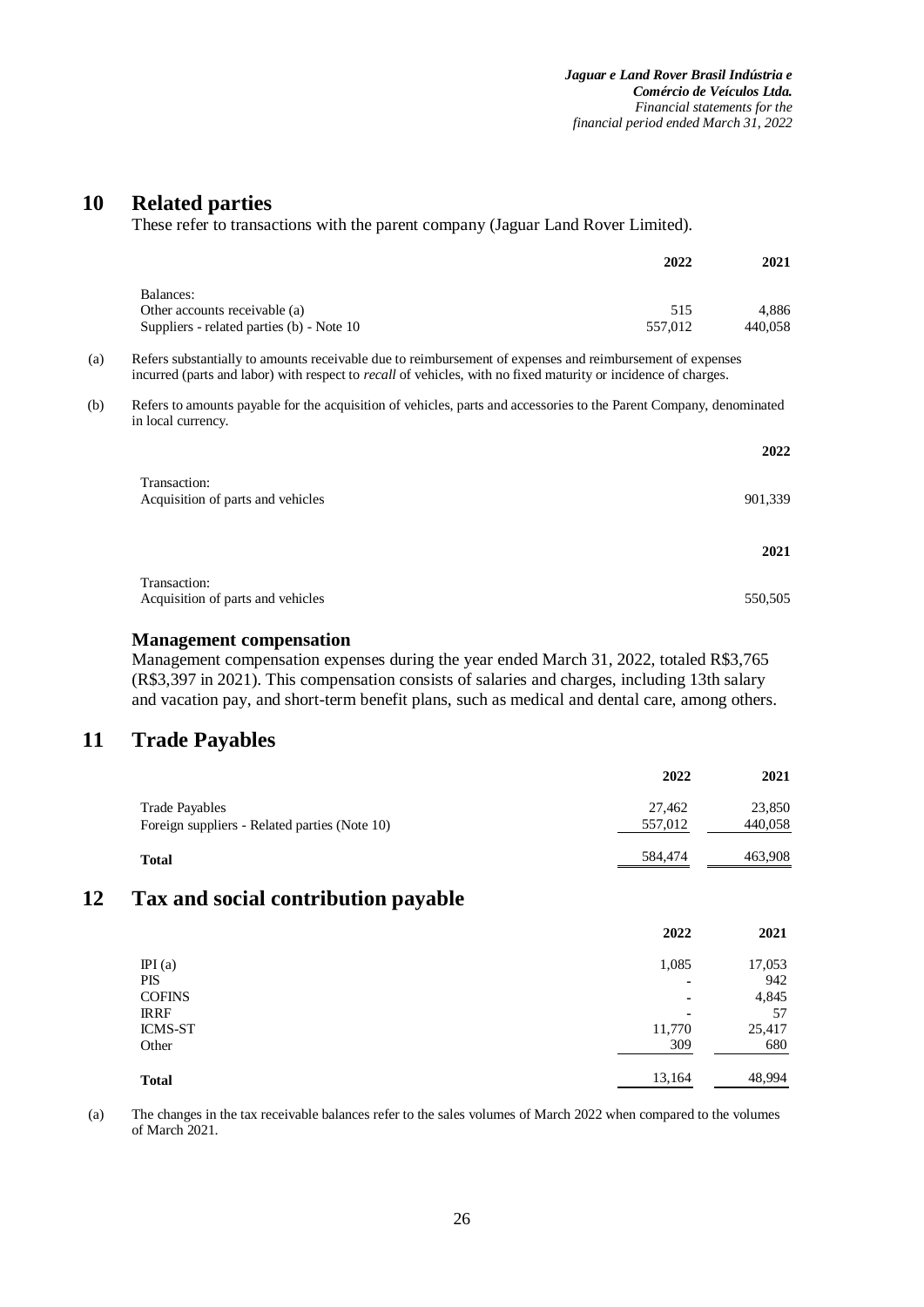# **13 Sales incentives payable**

At March 31, 2022 and 2021, the Company had the following sales incentive amounts payable to dealerships:

|                                                                                            | 2022       | 2021         |
|--------------------------------------------------------------------------------------------|------------|--------------|
| Variable margin expenses payable - Land Rover<br>Variable margin expenses payable - Jaguar | 155<br>817 | 6.328<br>406 |
| <b>Total</b>                                                                               | 972        | 6.734        |

# **14 Provision for guarantee, sales incentives and others**

|                                                     | 2022    | 2021    |
|-----------------------------------------------------|---------|---------|
| Provision for warranty and technical assistance (a) | 97,830  | 104,625 |
| Sales incentives (b)                                | 17,283  | 39,625  |
| Provision for marketing                             | 1,645   | 2,669   |
| <b>Total</b>                                        | 116,758 | 146,919 |
| Current portion                                     | 66,213  | 94,253  |
| Non-current portion                                 | 50,545  | 52,666  |
| <b>Total</b>                                        | 116,758 | 146,919 |

(a) Established at the time of the vehicle's sale, based on the estimated amount to be spent during the three-year warranty period. This estimate is based on historical information about the occurrence of warranty situations, taking into account estimates of frequency and average cost of repairs per vehicle model. The estimated expenses that will be incurred with warranty are recorded as business expenses.

(b) Performance bonus paid to dealerships at the time of vehicle sale, the amounts are determined based on the vehicle models and performance rate established in the sales policy.

# **15 Deferred income**

|                                       | 2022   | 2021    |
|---------------------------------------|--------|---------|
| Deferred income - land (a) - Note 20  | 19.950 | 21,000  |
| Deferred revenue - "Service plan" (b) | 60,972 | 79,387  |
| <b>Total</b>                          | 80,922 | 100,387 |
| Current portion                       | 29,269 | 34,421  |
| Non-current portion                   | 51,653 | 65,966  |
| <b>Total</b>                          | 80,922 | 100,387 |

- (a) Deferred income related to the benefit received from a piece of land donated by the government of the State of Rio de Janeiro as an investment subsidy for the construction of its plant in the State. The fair value of this land was recorded as deferred income with part of the revenue being offset against the plant construction costs incurred in the year ended March 31, 2016 (R\$20,500) and the amount of R\$19,950 (R\$21,000 in 2021) is being offset in the result for the period, with an estimated offset period of 20 years. In 2021 the Company reached the established mandatory considerations, such as job generation, investment in research and development, investment in social, cultural, environmental, science and technology, and vocational technical education projects, and 400 employees dedicated to the Itatiaia plant.
- (b) Deferred income referring to the provision of services, which the customer opts for at the time of purchase and makes payments to obtain financial benefits (discounts) in future vehicle check-ups.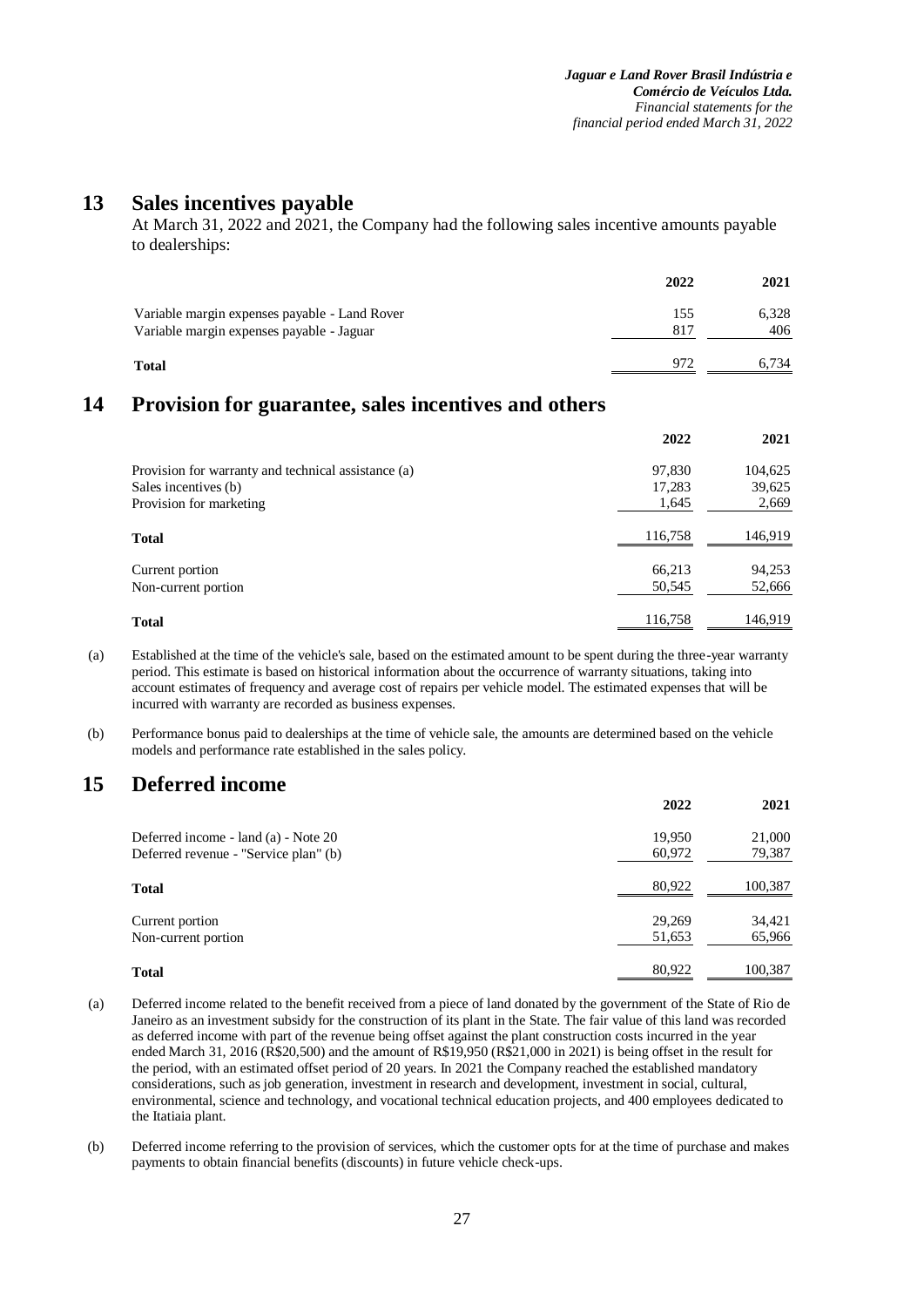# **16 Provision for tax, civil and labor risks**

|       | 2022   | 2021   |
|-------|--------|--------|
| Labor | 873    | 17     |
| Civil | 30,068 | 28,825 |
| Total | 30,941 | 28,842 |

#### **Changes in provision for risks**

|                | <b>Balance in</b><br>2021 | <b>Additions</b> | <b>Reversals</b> | <b>Payments</b> | <b>Balance in</b><br>2022 |
|----------------|---------------------------|------------------|------------------|-----------------|---------------------------|
| Labor<br>Civil | 17<br>28,825              | 906<br>15,530    | (29)<br>(4,927)  | (21)<br>(9,360) | 873<br>30,068             |
| <b>Total</b>   | 28,842                    | 16,436           | (4,956)          | (9,381)         | 30,941                    |
|                | <b>Balance</b> in<br>2020 | <b>Additions</b> | <b>Reversals</b> | <b>Payments</b> | <b>Balance in</b><br>2021 |
| Labor<br>Civil | 134<br>23,157             | 10<br>14,174     | (127)<br>(5,295) | (3,211)         | 17<br>28,825              |
| <b>Total</b>   | 23,291                    | 14,184           | (5, 422)         | (3,211)         | 28,842                    |

On March 31, 2022, the contingencies assessed by the legal advisors and the Company's management as risk of possible loss amounted to R\$ 455,382 (R\$ 360,193 in 2021). The lawsuits of possible loss are pulverized and are of a tax (R\$ 368,220), civil (R\$ 85,904), and labor (R\$ 1,258) nature. Among the most relevant tax cases are ICMS (R\$ 73,553 – thirteen cases), IPI (R\$ 137,269 – eight cases) and among the civil cases, we have a total of 223 cases, of which 79 cases represent 72% of the total amount of civil lawsuits, where customers claim dissatisfaction with the vehicles.

# **17 Share capital**

The Company's subscribed and paid-in capital stock is R\$ 616,628 at March 31, 2022 (R\$ 616,628 in 2021), represented by 616,627,735 shares with a par value of R\$1.00 each, owned by the following shareholders:

|                                                          | <b>Shares</b> |               |  |
|----------------------------------------------------------|---------------|---------------|--|
| <b>Shareholders</b>                                      | 2022          | 2021          |  |
| Jaguar Land Rover Limited<br>JLR Nominee Company Limited | 616, 627, 734 | 616,627,734   |  |
| <b>Total</b>                                             | 616, 627, 735 | 616, 627, 735 |  |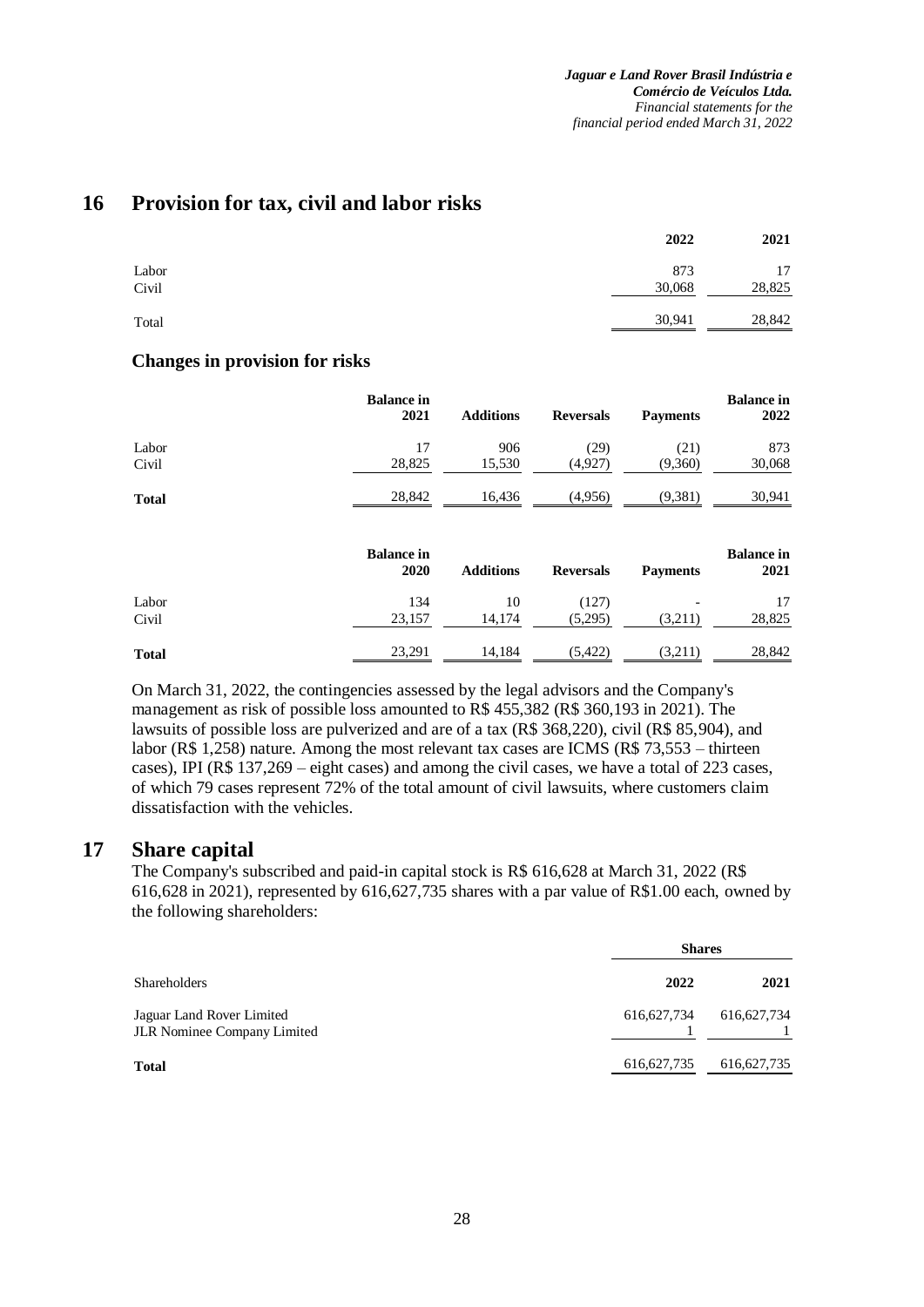## **a. Profit retention reserve**

The profit reserve was created based on the profit of the financial years 2014 and 2015, in which the Company's profit amounted R\$ 117,380 and R\$ 27,261, respectively. Out of the amount held in the reserve, R\$5,970 were destined to interest on shareholders' equity payable and R\$ 40,00 were paid-in on February 15, 2015.

# **18 Net operating revenue**

|    |                                                                                               | 2022        | 2021          |
|----|-----------------------------------------------------------------------------------------------|-------------|---------------|
|    | Domestic Sales                                                                                | 2,488,249   | 1,862,706     |
|    | Taxes on sales                                                                                | (841, 529)  | (597,665)     |
|    | Returns, discounts and rebates                                                                | (106, 569)  | (96, 770)     |
|    | Net operating revenue                                                                         | 1,540,151   | 1,168,271     |
| 19 | Costs and expenses by nature                                                                  | 2022        | 2021          |
|    |                                                                                               |             |               |
|    | Raw materials and consumables used                                                            | (1,273,649) | (868, 611)    |
|    | Depreciation and amortization costs and expenses (note 7)                                     | (34.003)    | (37, 492)     |
|    | Employee costs and expenses                                                                   | (58, 492)   | (64, 936)     |
|    | Structure and maintenance expenses                                                            | (10,968)    | (8,644)       |
|    | Expenses with insurance, warranty, fees and charges                                           | (18, 130)   | (14, 196)     |
|    | IT and project expenses                                                                       | (4, 454)    | (2,949)       |
|    | Expenses with third-party services and others                                                 | (12,401)    | (11, 147)     |
|    | Advertising, promotion and sales expenses                                                     | (107, 574)  | (109, 342)    |
|    | Total cost of goods sold and commercial, general and administrative and personnel<br>expenses | (1,519,670) | (1, 117, 317) |
|    | Cost of products sold                                                                         | (1,307,651) | (906, 103)    |
|    | Selling, general and administrative expenses                                                  | (212,019)   | (211, 214)    |
|    | <b>Total</b>                                                                                  | (1,519,670) | (1,117,317)   |
|    |                                                                                               |             |               |

# **20 Other income (expenses)**

|                                                                 | 2022      | 2021    |
|-----------------------------------------------------------------|-----------|---------|
| Other income                                                    |           |         |
| ICMS credit on the basis of Pis and Cofins (a)                  | 25,016    |         |
| Pis and Cofins credit                                           |           | 6,589   |
| <b>IPI</b> Credit                                               |           | 8,654   |
| <b>INSS</b> Credit                                              |           | 1,104   |
| Advance of IRPJ and CSLL                                        |           | 1,058   |
| Tax benefit on land                                             | 1,050     |         |
| Commission                                                      | 4,111     | 3,150   |
| <b>Total other income</b>                                       | 30,178    | 20,555  |
| Discount on ICMS credit sale                                    | (4,863)   |         |
| Reversal (provision) loss for impairment of accounts receivable | (2)       | 707     |
| Provision for risks                                             | (11,480)  | (8,762) |
| Asset write-off                                                 | (136)     | (1,930) |
| Other                                                           | (354)     | 931     |
| <b>Total other expenses</b>                                     | (16, 834) | (9,054) |

(a) Refer to note 7 for more details.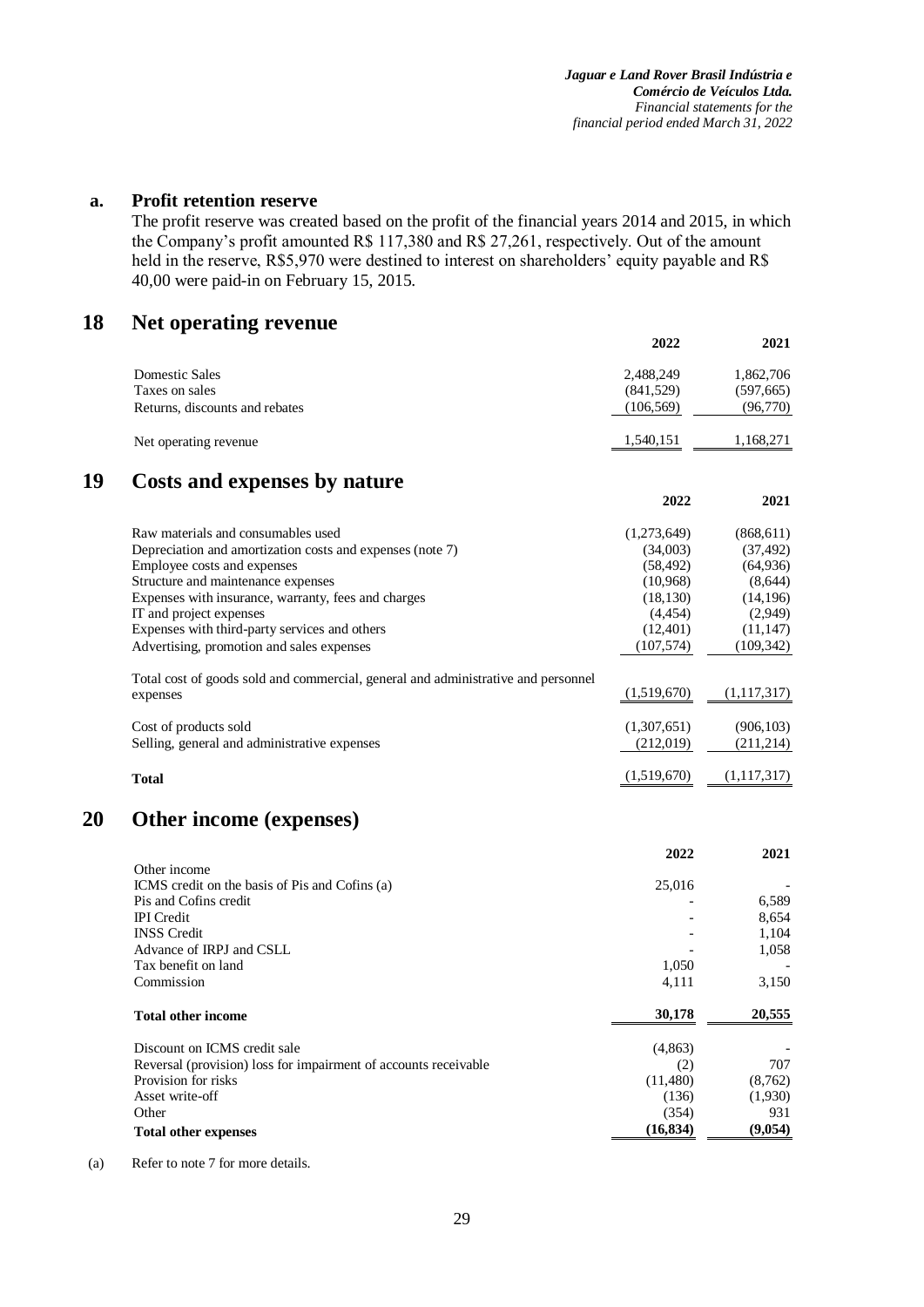# **21 Finance costs, net**

|                                   | 2022    | 2021      |
|-----------------------------------|---------|-----------|
| Finance expenses:                 |         |           |
| Other financial costs             | (9,988) | (3,490)   |
| Net exchange rate variation       |         | (9, 471)  |
| Total finance expenses            | (9,988) | (12,961)  |
| Finance income:                   |         |           |
| Income from financial investments | 313     | 317       |
| Monetary restatement on           | 5,028   |           |
| Net exchange rate variation       | 5,049   |           |
| Total finance income              | 10,390  | 317       |
| Net finance expenses              | 402     | (12, 644) |

# **22 Financial instruments**

# **22.1 Accounting classification and fair values**

For all transactions, Management considers that fair value is equivalent to the carrying amount, since for these transactions the carrying amount reflects the settlement value at that date due to the short maturity of these transactions. Accordingly, the carrying amounts recorded in the balance sheet relating to cash and cash equivalents, short-term investments, trade accounts receivable, trade payables and lease liabilities, do not differ from their respective fair values at March 31, 2022 and 2021.

|                                                  |                     |                                          | 2022                                         |                                                 |                   |
|--------------------------------------------------|---------------------|------------------------------------------|----------------------------------------------|-------------------------------------------------|-------------------|
|                                                  | <b>Note</b>         | Asset<br>carried at<br>amortized<br>cost | Liability<br>carried at<br>amortized<br>cost | <b>Balances at</b><br><b>March 31</b><br>, 2022 | <b>Fair Value</b> |
| <b>Assets</b>                                    |                     |                                          |                                              |                                                 |                   |
| Cash and cash equivalents<br>Accounts receivable | 3<br>$\overline{4}$ | 105,844<br>33,948                        |                                              | 105,844<br>33,948                               | 105,844<br>33,948 |
|                                                  |                     | 139,792                                  |                                              | 139,792                                         | 139,792           |
| <b>Liabilities</b>                               |                     |                                          |                                              |                                                 |                   |
| <b>Trade Payables</b>                            | 10                  |                                          | 584,474                                      | 584,474                                         | 584,474           |
| Lease liabilities                                | 23                  |                                          | 1,653                                        | 1,653                                           | 1,653             |
|                                                  |                     |                                          | 586,127                                      | 586,127                                         | 586,127           |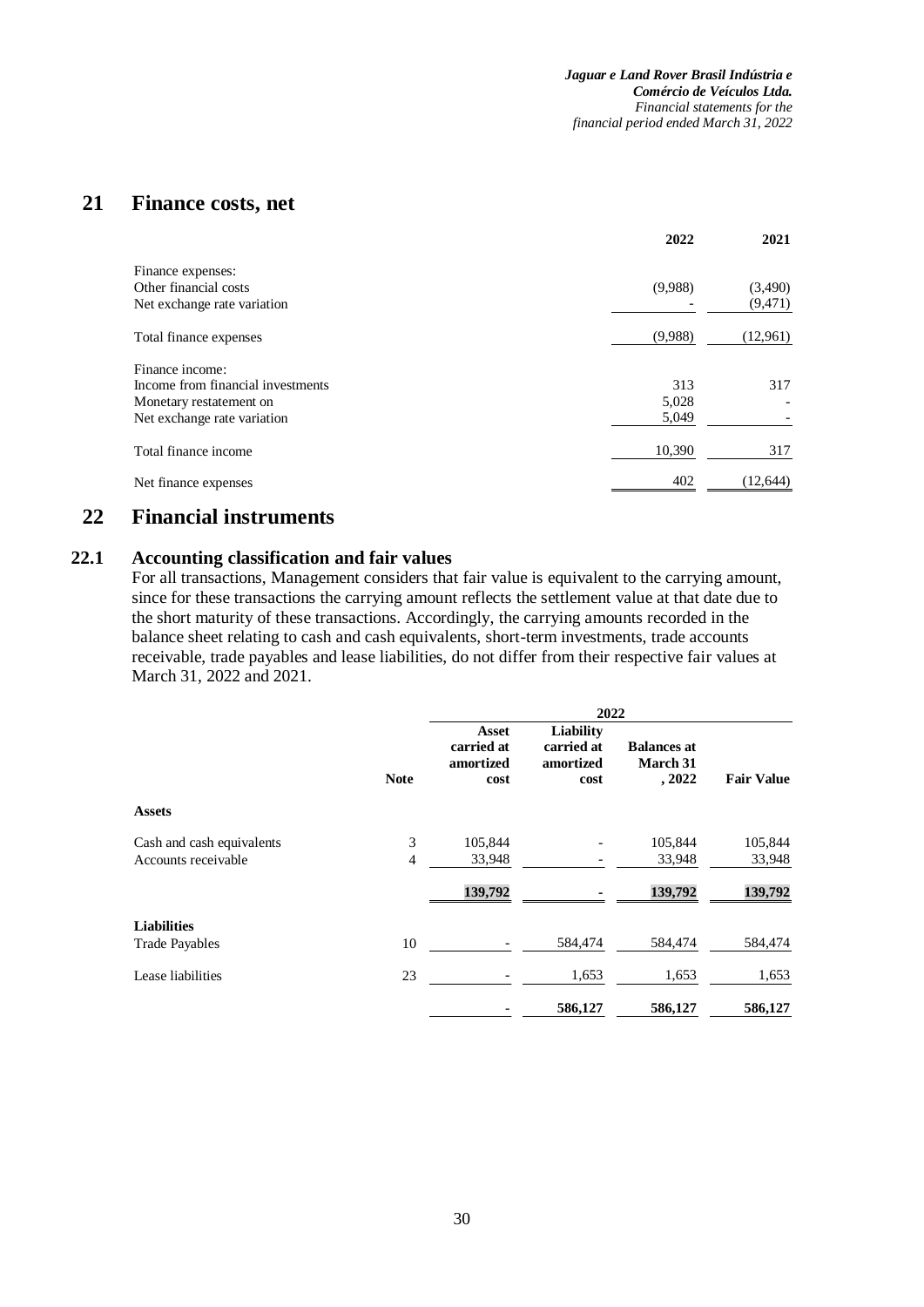|                                                  |                     |                                          | 2021                                         |                                              |                   |
|--------------------------------------------------|---------------------|------------------------------------------|----------------------------------------------|----------------------------------------------|-------------------|
|                                                  | <b>Note</b>         | Asset<br>carried at<br>amortized<br>cost | Liability<br>carried at<br>amortized<br>cost | <b>Total at</b><br><b>March 31</b><br>, 2021 | <b>Fair Value</b> |
| <b>Assets</b>                                    |                     |                                          |                                              |                                              |                   |
| Cash and cash equivalents<br>Accounts receivable | $\overline{4}$<br>5 | 98,787<br>33,934                         |                                              | 98,787<br>33,934                             | 98,787<br>33,934  |
|                                                  |                     | 132,721                                  |                                              | 132,721                                      | 132,721           |
| <b>Liabilities</b><br><b>Trade Payables</b>      | 11                  |                                          | (463,908)                                    | (463,908)                                    | (463,908)         |
| Lease liabilities                                | 24                  |                                          | (1,890)                                      | (1,890)                                      | (1,890)           |
|                                                  |                     |                                          | (465, 798)                                   | (465, 798)                                   | (465, 798)        |

# **22.2 Risk management of financial instruments**

#### *Credit risk*

Credit risk is the risk that the Company will incur financial loss if a customer or a counterparty to a financial instrument fails to comply with its contractual obligations. This risk arises mainly from the Company's trade accounts receivable and financial instruments.

The book value of financial assets represents the maximum credit exposure.

To mitigate the risk that the Company may incur losses resulting from the default of its financial institutions depositary of funds or financial investments, the Company only conducts operations with low-risk financial institutions rated by rating agencies.

| 2022    | 2021   |
|---------|--------|
|         |        |
|         |        |
| 105,844 | 98.787 |
| 33.948  | 33.934 |
|         |        |

#### *Foreign exchange risk*

Exchange rate risk exposures are managed in accordance with the following parameters according to the policies established by the Company.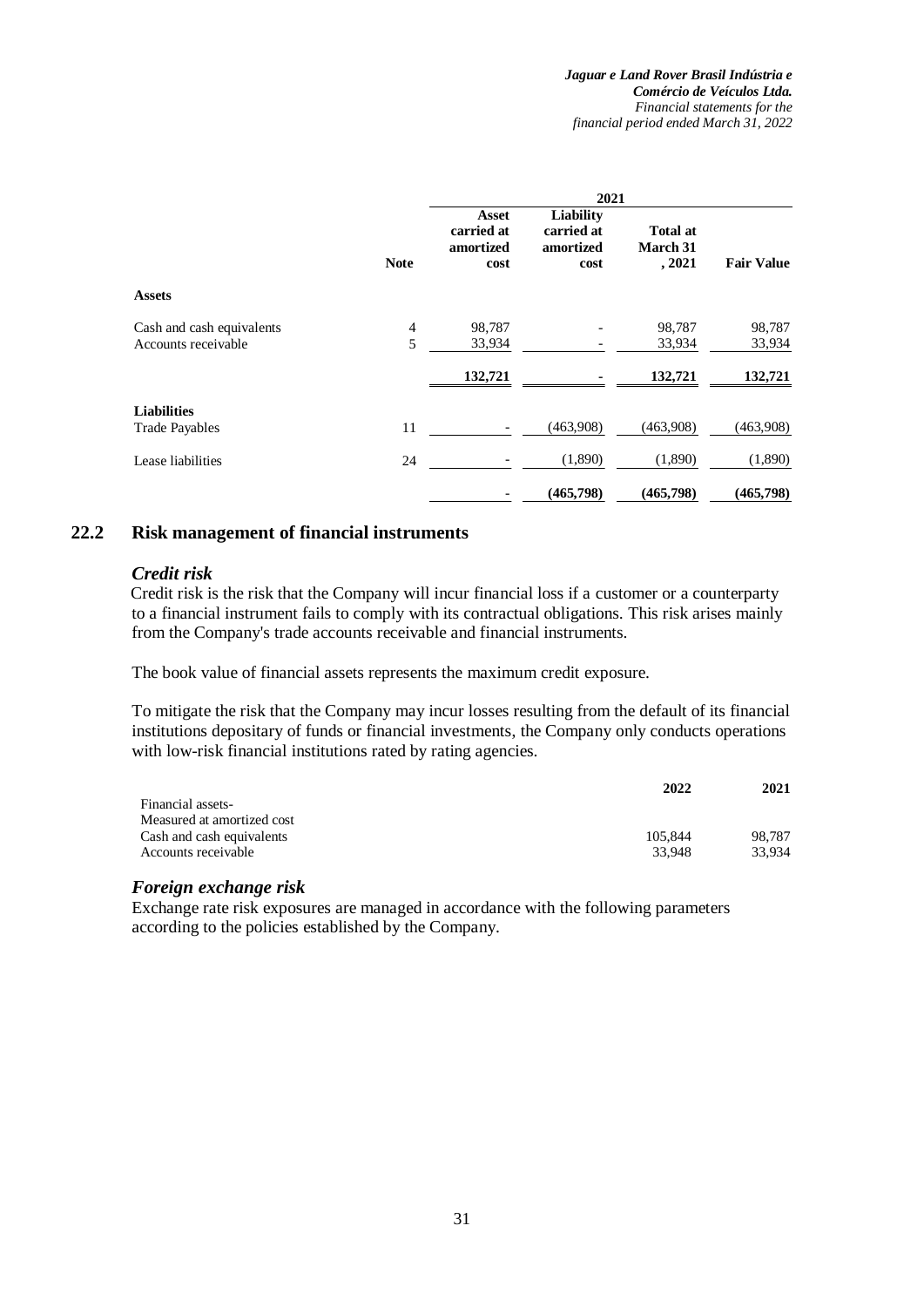This risk arises from the possibility that the Company may incur losses due to fluctuations in exchange rates, which may reduce or increase the amounts of related party suppliers. The exposure in pounds sterling at March 31, 2022 is shown below, which considers the following equity values:

|                             |            |                            | <b>Effects</b> on<br>income          | <b>Effects</b> on<br>income                     |
|-----------------------------|------------|----------------------------|--------------------------------------|-------------------------------------------------|
| <b>Operating exposure</b>   | 2022       | 2021                       | 2022                                 | 2021                                            |
| Suppliers - Related parties | (557, 012) | (440, 058)                 | 5,049                                | (9, 471)                                        |
| <b>Total exposure</b>       | (557, 012) | (440, 058)                 | 5,049                                | (9, 471)                                        |
| <b>Exposure</b>             |            | Probable<br>scenario $(I)$ | Scenario (II)<br>25%<br>Appreciation | <b>Scenario</b><br>(III) $50\%$<br>Appreciation |
| Operational                 |            | 5,049                      | 6,311                                | 7,574                                           |
|                             |            | 5,049                      | 6,311                                | 7,574                                           |

- **Scenario I**: (Maintenance of the conversion rate compared to fiscal year 2022 of 6.27).
- **Scenario II:** (25% devaluation of the Real) parity R\$/Pounds Sterling of 7.84.
- Scenario III: (50% devaluation of the Real) parity R\$/Pounds Sterling of 9.41.

#### *Liquidity risk*

Liquidity risk is the risk that the Company will encounter difficulties in meeting the obligations associated with its financial liabilities that are settled with cash payments or another financial asset. The Company's liquidity depends mainly on cash generated by operating activities. Liquidity risk management considers assessing liquidity requirements to ensure that the Company has sufficient cash to meet its capital and operating expenses. The table below analyzes the Company's liabilities, by maturity ranges, which comprises the remaining period on the balance sheet until the contractual maturity date. The values presented do not include contractual discount rates.

|                                                         | 2022    | 2021        |
|---------------------------------------------------------|---------|-------------|
| <b>Financial liabilities</b>                            |         |             |
|                                                         |         | Less than 1 |
| Other financial liabilities measured at amortized cost: |         | year        |
| Trade Payables                                          | 27,462  | 23,850      |
| Suppliers - related parties                             | 557,012 | 440,058     |
| Lease liabilities                                       | 1.653   | 1.890       |

# *Interest rate risk*

The objective of the Company's interest rate risk management policy is to minimize the possibility of losses due to fluctuations in interest rates related to financial investments in current assets.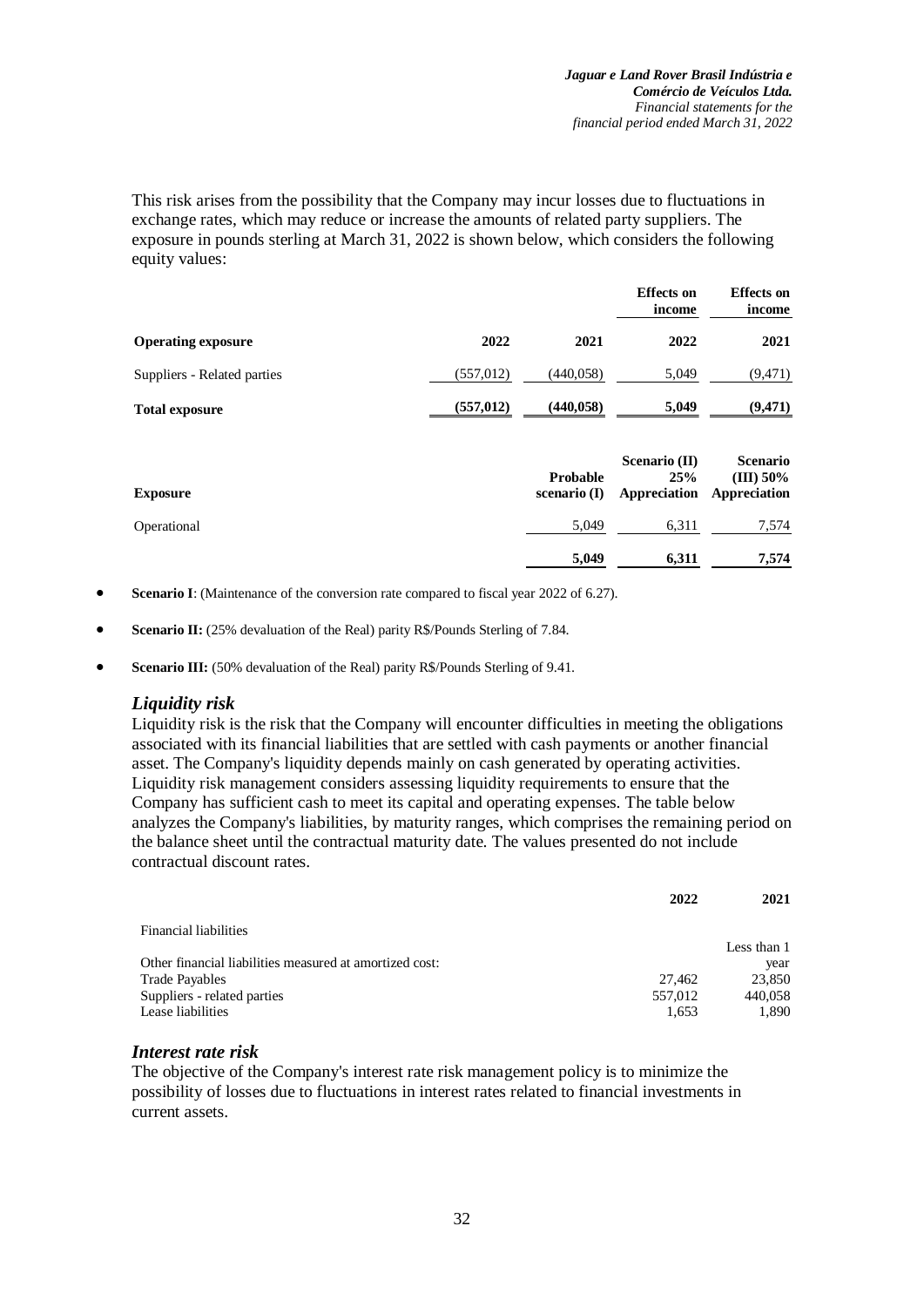# **23 Bank Guarantees**

At March 31, 2022 and 2021, based on the current contracts, the bank guarantees were as follows:

| Type                                                                                                                                    | 2022  | 2021  |
|-----------------------------------------------------------------------------------------------------------------------------------------|-------|-------|
| Guarantee for ICMS debts - Banco Itaú<br>Guarantee for rent and purchase and sale of energy - Banco do Brasil (2021 Banco<br>Santander) | 728   | 829   |
|                                                                                                                                         | 931   | 1.214 |
| Total                                                                                                                                   | 1.659 | 2.043 |

# **24 Lease liabilities**

When initiating or modifying a contract, the Company assesses whether a contract is or contains a lease.

The lease liability is initially measured at the present value of lease payments that are not made on the start date, discounted at the interest rate implicit in the lease or, if that rate cannot be determined immediately, at the Company's incremental borrowing rate.

# **(i) Lease liabilities**

#### *a. Change in lease liabilities*

| April 1, 2020                           | 16,850   |
|-----------------------------------------|----------|
| <b>Additions</b>                        | 1,528    |
| Payments                                | (2,710)  |
| March 31, 2021                          | 15,668   |
| <b>Additions</b>                        | 9,371    |
| Payments                                | (4, 554) |
| March 31, 2022                          | 20,485   |
| Lease liability maturity schedule<br>b. |          |
| Lease payable                           | R\$      |
| 2023                                    | 5,551    |
| 2024                                    | 5,551    |
| 2025                                    | 5,551    |
| 2026                                    | 5,551    |
| 2027                                    | 5,551    |
| 2028 onwards                            | 14,341   |
| <b>Total lease liabilities</b>          |          |

| <b>Current assets</b>     | 1,653  |
|---------------------------|--------|
| <b>Non-current assets</b> | 18.832 |